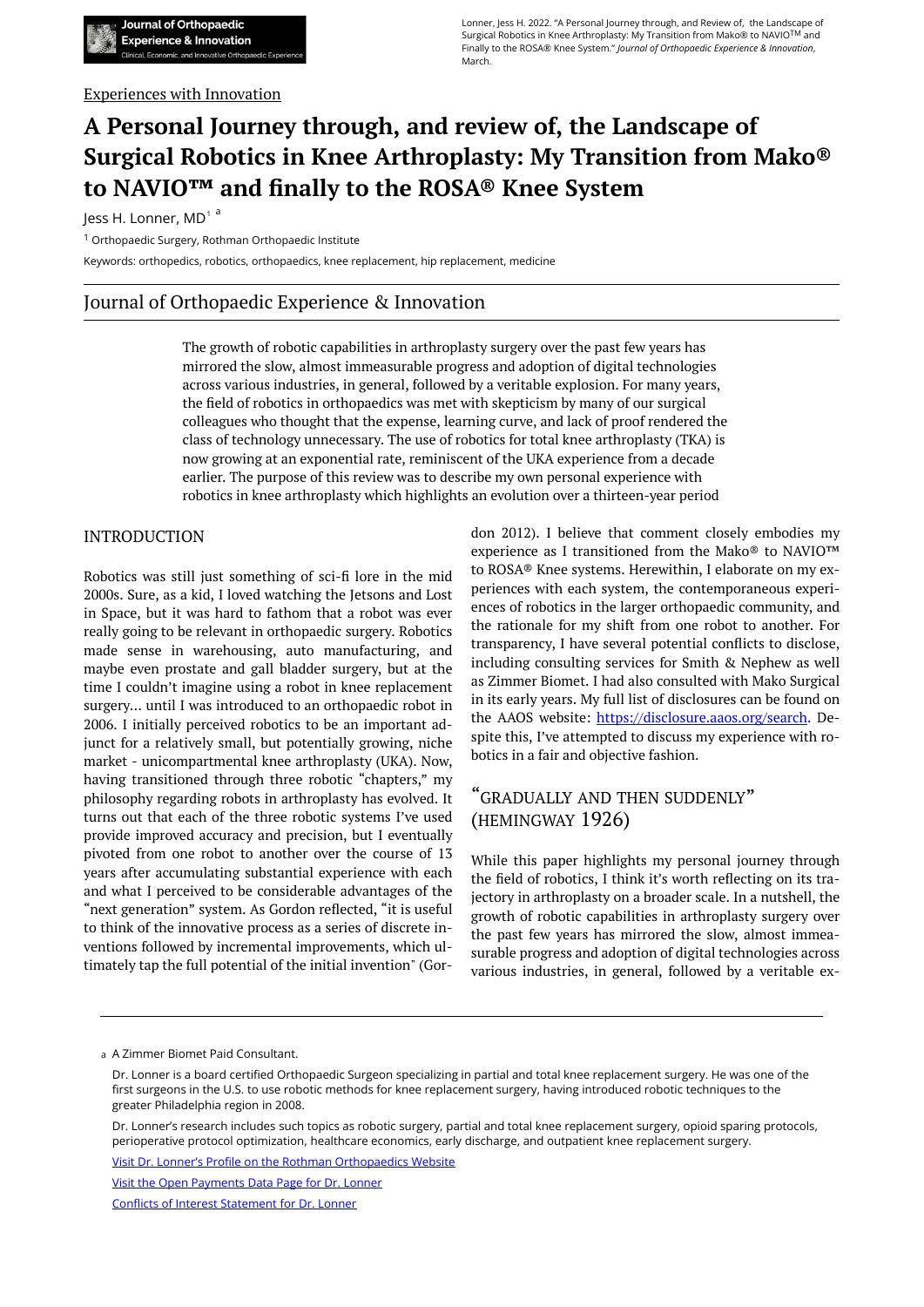plosion (Lonner and Fraser 2019). It just was delayed in orthopaedics compared to those other industries. For many years, the field of robotics in orthopaedics was met with skepticism by many of our surgical colleagues who thought that the expense, learning curve, and lack of proof rendered the class of technology unnecessary. Ironically, many of those who held a healthy reservation about the role of robotics are now among its greatest advocates and highest volume users. Between 2006 and 2012, there were relatively few users of robotic technology for knee and hip replacement surgery worldwide. That has changed in the last five to ten years. While many see legitimate value of robotics for improving accuracy and potentially for improving functional outcomes and durability, others have a more practical rationalization, as they simply have adopted the technology to capture or maintain (or not lose) market share, noting the pressures from competing hospitals and practices that are offering robotic surgery. A recent survey by the American Association of Hip and Knee Surgeons notes that 54.7% of the captured membership believe robotics are used for marketing purposes (Sherman and Wu 2020). This is further supported by the work of Pagani et al. who used online crowdsourcing to understand the public's perception of robotics (Pagani et al. 2021). Though they report that the public is often misinformed about the outcomes with robotic assistance, the authors assert that the availability of a robot may be used as a powerful marketing tool. It should also be noted that I have personally heard from a number of colleagues around the country that they will sporadically use a robot in arthroplasty not necessarily for its benefit of improving accuracy (and potentially outcomes), but rather for the explicit purpose of not losing patients interested in having a knee replaced robotically. In fact, the adoption pattern of robots in orthopaedic practice has followed the traditional pattern of the Technology Adoption Life Cycle, whereby innovators and early adopters lead the pack, and then, after a substantial gap in time and experience, others begin to buy-in to the technology at varying times…or not (Moore 2014). Ultimately, it is often those who fail to embrace the technology at some point that lose out. In the case of arthroplasty, the biggest loser is the hapless patient who may never be offered the option of this innovative technology. The emergence of robotics in the realm of arthroplasty was fueled first by a commitment of a small group of innovative surgeons (Bargar 2007; Conditt et al. 2013; Conditt and Roche 2009; Lonner 2009a), and then further advanced mostly due to the interest of a generation of more digitally inclined (read, younger) orthopaedic surgeons (as well as a number of our experienced colleagues who have taken on the mission of robotics more recently).

The greatest credit of course is due to Bill Bargar, who developed Robodoc in the late 1980s and early 1990s. Despite his taking decades of criticism from the arthroplasty "elite," and although it was slow to commercialize in the United States, that system finds itself in rarified display at the Smithsonian Institution in Washington D.C. (Smithsonian 2016). Later, early innovators and enthusiasts of another robotic technology eased into the field. In 2006, Martin Roche performed 13 robotic uni's using Mako. In 2007, he and a few other surgeons combined for 165 cases. My first case was in 2008, and that year there were 601 unicompartmental robotic cases performed in the United States. In 2009, 2010 and 2011, the U.S. saw robotic volumes of 1,602, 3,485 and 6,932, respectively. It wasn't until 2013 that 15% of uni's performed in the U.S. were done with robotic assistance (Orthopedic Network News 2013).

The use of robotics for total knee arthroplasty (TKA) is now also growing at an exponential rate, reminiscent of the UKA experience from a decade earlier. Nationwide, the prevalence of robotic assistance in TKA in the U.S. increased from 0.1% in 2008 to 4.3% in 2018 (Emara et al. 2021), and one statewide database reported that the utilization of robotics in joint arthroplasty increased from 16.2% to 29.2% of hospitals and 6.2 to 16.7% of surgeons between 2008 and 2015 (Boylan et al. 2018). That same state experienced a 500% increase in the utilization of robotic assistance in all knee replacements performed between 2009 and 2013 (Naziri et al. 2019). A survey of the American Association of Hip and Knee Surgeons (AAHKS) between November 2019 and January 2020 found that 33% of the membership were using robotic assistance for TKA (Sherman and Wu 2020). Analysts suggest that once robotic penetration in the joint arthroplasty market achieves a 35% level, orthopaedic surgeons and hospitals will routinely demand access to robotic technologies (ResearchMoz 2016) – that threshold is quickly approaching.

Academic activities related to robotic-assisted arthroplasty are also growing tremendously. Peer-reviewed publications on the topic have gone from a trickle in 2008 to a deluge in 2021. For many years I was the token presenter on robotics in knee arthroplasty at various meetings. Now I'm happy to note that in 2021, robotic-related studies and presentations have occupied between 5-8% of the curricula at the Members' Meeting of the Knee Society, Annual Meeting of the American Association of Hip and Knee Surgeons (AAHKS 2021) and Current Concepts in Joint Replacement (CCJR 2021). It is now common for an entire session or symposium to be dedicated to robotics in arthroplasty. Patent activity in robotics is greater than most other areas of arthroplasty-related technology development at this time, highlighting the tremendous interest in, and resource allocation toward, the field of robotics (Dalton et al. 2016). The field is picking up momentum and I don't believe it'll turn back at this point.

My own personal experience with robotics in knee arthroplasty highlights an evolution over a thirteen-year period through three chapters: 1) the CT based/haptic robotic arm period (Mako); 2) the CT-free handheld robotic period (NAVIO); and 3) the CT-free robotic surgical assistant period (ROSA Knee System).

## CHAPTER 1: FIRST FORAY INTO ROBOTICS (2006-2013)

The robotics industry today is where the PC industry was 30 years ago. –Bill Gates (Gates 2007)

It was 2006, nine years into practice, and I had a growing body of experience performing unicompartmental knee arthroplasties. I was extremely selective and my results were pretty good, but not perfect. The data on UKA at that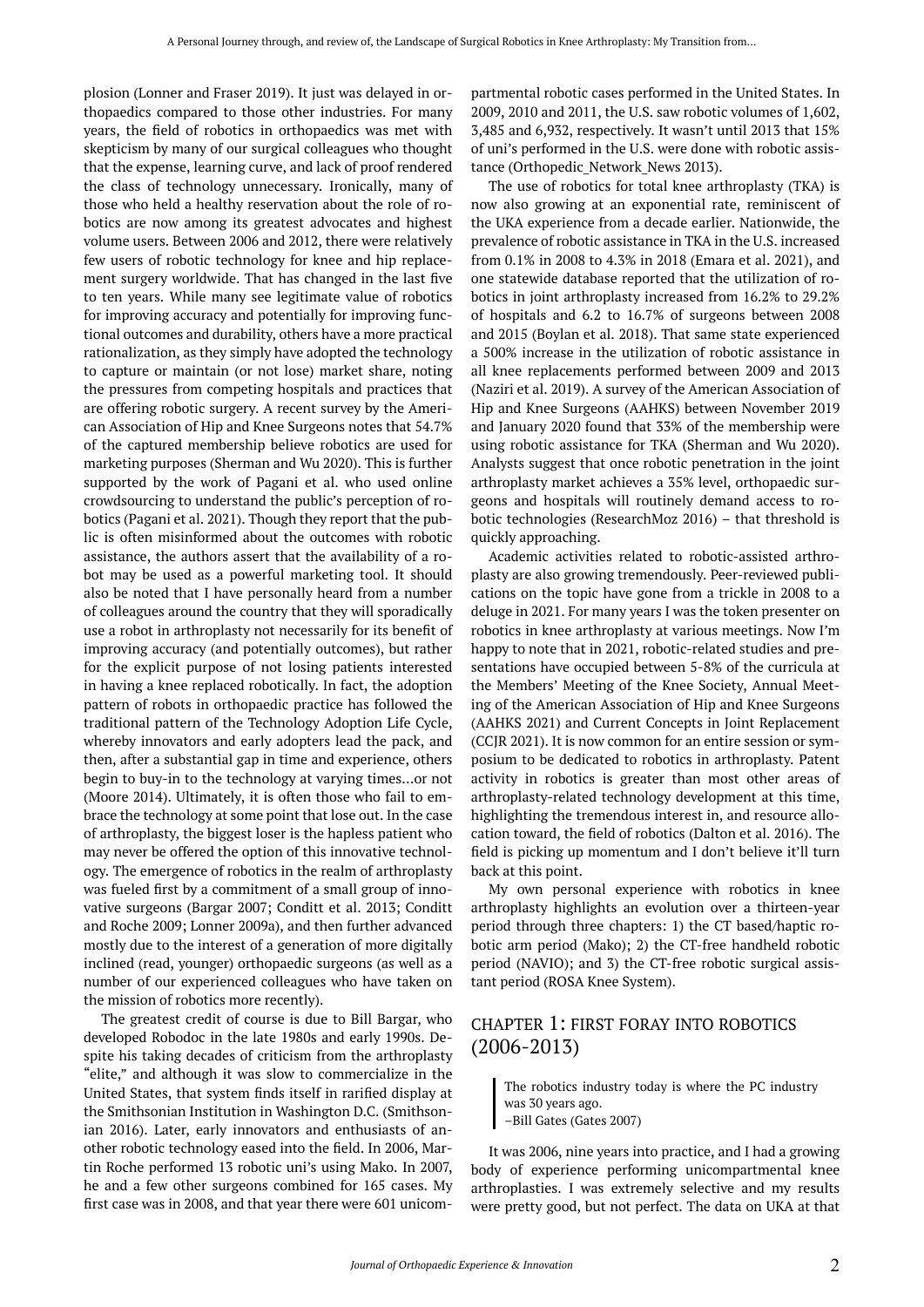time were mixed. Depending on what series you read, the results in the hands of high volume UKA surgeons, some of whom were developers of various UKA implants, were remarkably good, with 10-year survivorship hovering around ±90% (Berger et al. 2005; Keblish and Briard 2004; Kozinn and Scott 1989; Naudie et al. 2004; Pennington et al. 2003), but the International Registries circa 2005/2006 and insurance databases were showing (and still do today) that failure rates in UKAs were considerably higher than the failure rates of TKAs at all time intervals in the hands of the masses (AOANJRR 2006; Hansen et al. 2019; NJR-UK 2007; SKAR 2006). Sure, some of the designs at that time had crude aspect ratios and polyethylene inserts that were prone to wear, oxidation or both, but there were some tremendous designs available at that time that were doing extremely well, but not well enough in the hands of many surgeons (including me). It turns out that aseptic failures were due to even small errors of as little as 2° in the alignment of the components, and the problem was exacerbated by our enthusiasm to shift from extensile approaches to minimally invasive incisions (Cobb et al. 2006; Collier et al. 2006; Hamilton et al. 2006; Hernigou and Deschamps 2004a, 2004b). Unfortunately, component positioning beyond 2° of the desired alignment may occur in as many as 40% to 60% of cases with conventional techniques, even in the hands of talented surgeons (Cobb et al. 2006; Collier et al. 2006; Keene, Simpson, and Kalairajah 2006). Further, soft tissue imbalance between flexion and extension was a prominent failure mode then, and it remains a problem today (Chatellard et al. 2013; Epinette et al. 2012). I was teaching UKA courses for Zimmer and would often observe that many surgeons were struggling to accurately align the components using conventional instruments and manual techniques; they were having difficulty balancing the flexion and extension gaps; and there were often significant rotational errors of tibial components because landmarks were either not well visualized through the small incisions or the surgeons were using landmarks that were more appropriate for TKA, but not necessarily appropriate for UKA.

In 2006, I had the good fortune of being introduced to the engineer-inventor behind the Mako technology. His team developed a CT-based, haptically-guided robotic arm in the heat of south Florida for use in UKA to help improve accuracy of bone preparation and quantify soft tissue balance. The goal was to eliminate error and with it the expectation that it would enhance function, improve durability, and optimize surgical efficiency. Soon thereafter, I tried out the Mako<sup>®</sup> robot in a cadaver lab in Newark, NJ, and was immediately hooked on the potential of the surgical tool. The registration process at that time was a little bit time consuming, and the early generation product was admittedly crude by today's standards, but immediately I was drawn to the precision with which bone could be removed and prepared with a five or six mm spherical bur, and was confident that Mako would improve and modernize the early features. That moment began my interest in robotics for UKA. I wanted one, and I believed immediately that it would make me a better UKA surgeon.

Of course, convincing our hospital that this was a worthy investment took some time. As one would expect, when I presented this technology to the hospital administrators

where I was practicing at the time, there were big roadblocks. The capital expense was tremendous, over \$1.2 million, not to mention the high cost of disposables and concern about an adequate surgical volume given that I was really the only one in Philadelphia, and certainly at the hospital, doing any significant volume of UKAs at that time. And this was a niche tool… only for UKA. In those days, capital cost was capital cost. There were no reasonable considerations at the time to offset the system costs, such as volume-based incentives. The premise was that the prospect of incremental volume growth of UKA and TKA would allow the system to "pay for itself" after roughly 100 cases/year. Ultimately it was approved by the hospital administration and proved to be a good investment for our patients and certainly for the hospital that achieved unique status as being one of the few hospitals in the U.S. to offer robotics for UKA. Of course, with all technologies, there was a learning curve to optimize efficiencies, but we saw precision and accuracy immediately with my first robotic-assisted UKA performed in 2008.

With Mako, the system rep would do the initial limb segmentation from a 3D CT scan, defining and determining the limb axes, including rotational indices. Occasionally, segmentation errors would be noted, leaving the surgeon to have to double check these steps. At times, changes would be made pre-operatively or occasionally during surgery if the virtual images didn't make sense. This could be a five to ten minute exercise. Prior to all cases and before "scrubbing in," the virtual sizing and implant positioning would be manipulated and determined by the surgeon, based on the 3D model and segmentation. This was a necessary and critical component of the procedure, which would take another 5 to 10 minutes. Granted, it could often be done in parallel, while the surgical tech, nurses, and assistants were setting up the table and prepping the patient. Finally, with Mako Partial Knee, intra-operative surface mapping and landmark registration would require acquisition of 66 points (32 from the femur, 32 from the tibia, and 2 checkpoints; the total knee platform would ultimately require acquisition of 94 registration points, including the 2 checkpoints). This didn't take long, but it consumed roughly another five to ten minutes of time.

While we weren't yet doing these surgeries at an ASC, I was impressed by the notion of requiring far fewer instruments than conventional UKAs (Lonner 2008). Fewer trays and quicker OR table set up were small incremental steps to help offset the capital costs and regain some time for a robot that otherwise consumed additional surgical time (Lonner 2009b; Swank et al. 2009). Striving to be time neutral was a challenge and ultimately became a holy grail of sorts, but it was my belief that in time, with this robot - or, more likely, some other down the road - we could simplify steps, enhance efficiencies and save time (Lonner 2009c).

With experience, data on the Mako robot began to emerge with studies primarily focused on radiographic analyses of alignment (S. W. Bell et al. 2016; Dunbar et al. 2012; Karia et al. 2013; Lonner, John, and Conditt 2010) and ability to quantify soft tissue balance (Plate et al. 2013). In 2010, we reported on a comparison of the post-operative radiographic alignment of the tibial component with the preoperatively planned position in 31 knees in 31 consecutive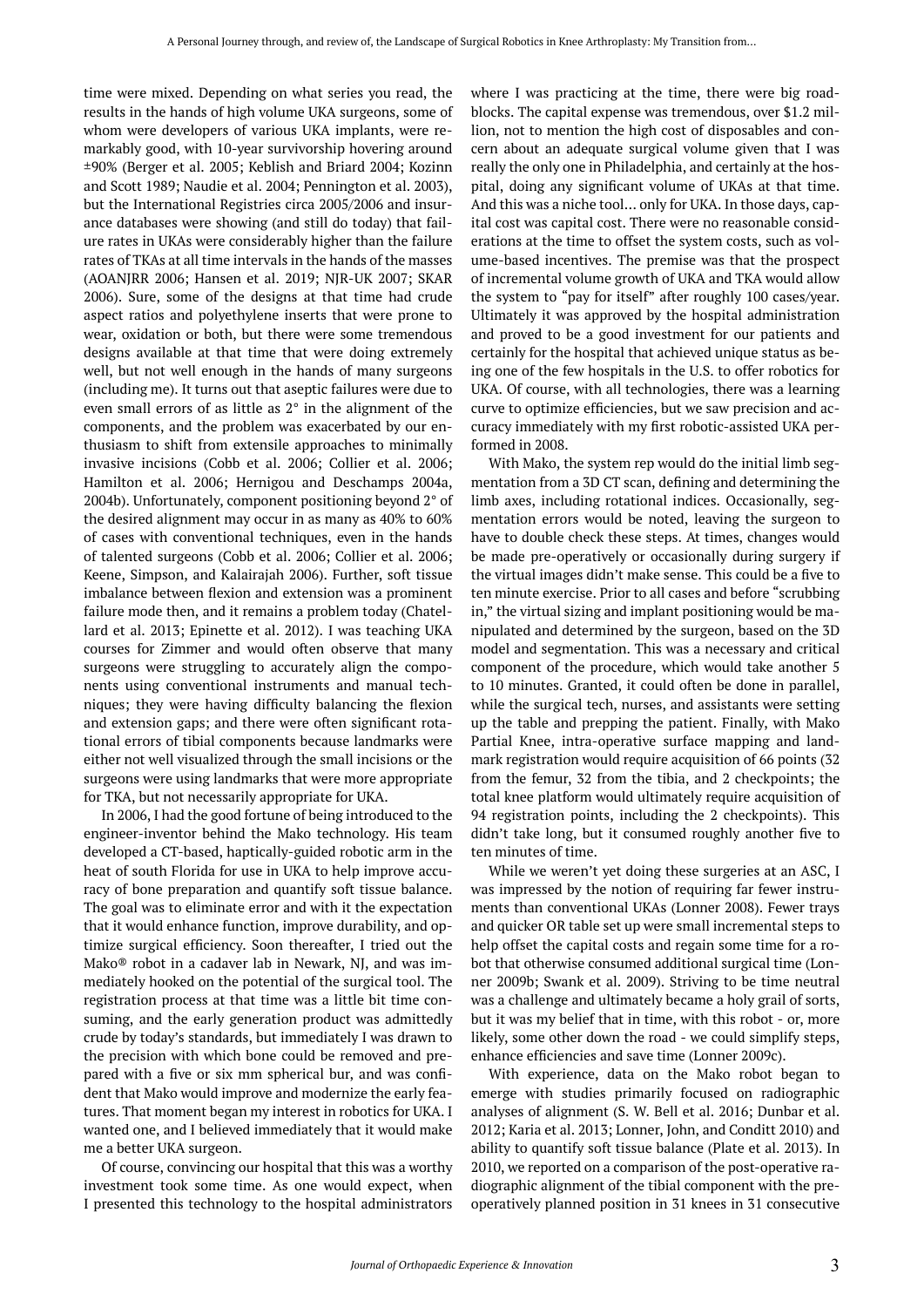patients undergoing UKA using robotic arm-assisted bone preparation and in 27 consecutive patients who underwent unilateral UKA using conventional manual instrumentation with particular emphasis on the error of bone preparation and variance with each technique (Lonner, John, and Conditt 2010). Radiographically, the root mean square error (RMSE) of the posterior tibial slope was 3.1° when using manual techniques compared with 1.9° when using robotic arm assistance. In addition, the variance using manual instruments was 2.6 times greater than the robotically guided procedures. In the coronal plane, the average error was 2.7° ± 2.1° more varus of the tibial component relative to the mechanical axis of the tibia using manual instruments compared with  $0.2^{\circ} \pm 1.8^{\circ}$  with robotic technology (p<0.001), and the varus/valgus RMSE was 3.4° manually compared with 1.8° robotically (Lonner, John, and Conditt 2010). But these were merely surrogate measures of success.

It wasn't until years later that some improvements in clinical outcomes were being measured with this robotic device. One prospective study compared the early clinical outcomes in 139 patients undergoing medial UKA randomized to using either manual traditional surgical cutting jigs or Mako robotic arm-assisted technology (Blyth et al. 2017). From the first post-operative day through to week eight post-operatively, the median pain scores for the robotic arm-assisted group were 55.4% lower than those observed in the manual surgery group ( $p = 0.040$ ), and at three months post-operatively, the robotic arm-assisted group had better Knee Society Scores (KSS), although no difference was noted with the Oxford Knee Scores. At one year post-operatively, there were no longer differences in the KSS; however, a greater proportion of patients receiving robotic arm-assisted surgery improved their UCLA activity scores (69% versus 52% [p=0.06]) (Blyth et al. 2017). Further two-year follow-up on that study cohort found that patients in the robotic group had significantly less stiffness (p=0.019) and continued to have better Forgotten Joint Scores (p=0.017) compared to the conventional group. In a highly active subset of patients, Oxford Knee Scores were significantly better (p=0.04). Additionally, while no revisions were necessary in the robotic-assisted group, there were two revisions (2.8%) in the manual group (Gilmour et al. 2018).

My years using the haptic system were marked by excellent results, few failures, and a great degree of patient satisfaction. Nonetheless, I became increasingly concerned about the fact that the system required pre-operative mapping with a CT scan to plan out the case. The CT scan itself was costly and insurers were frequently refusing to cover the expense of the scans, often times leaving patients stuck having to pay out of pocket for the scans, or the hospitals having to absorb the cost of the scans, hoping to offset that expense with the revenue generated by the surgery itself. The scans required a specialized protocol, that only a small select group of certified centers could accommodate. That created an inconvenience for patients who occasionally had to drive for hours or fly in from afar to get the scans. At times, the scans were done errantly and needed to be repeated, which was even more of a problem.

I became particularly troubled by the under-acknowledged risk of exposing patients to radiation from CT scans used for pre-operative surgical planning. In our analysis of 211 of my own patients who underwent pre-operative CT scans for pre-surgical mapping and planning before Makoassisted UKAs, we found that the mean effective dose of radiation from these CT scans was  $4.8 \pm 3.0$  mSv (millisieverts), approximately equivalent to 48 chest radiographs (Ponzio and Lonner 2015). To make matters worse, 25% of patients in that study had undergone one or more additional CT scans, typically on other body regions with a maximum cumulative effective dose of 103mSv. The U.S. Food and Drug Administration (FDA) has stated that an effective CT radiation dose of 10mSv may be associated with the possibility of fatal cancer in 1 in 2,000 patients, much higher than the natural incidence (FDA 2017). Therefore, the risk of radiation exposure from these and other CT scans is not negligible. I felt I needed to take steps to reduce exposing my patients to avoidable radiation. This study emboldened my resistance to the routine use of CT scans for pre-operative planning and fueled my desire to find a CT-free robotic alternative in order to lower patient risk.

# CHAPTER 2: TRANSITION TO A HAND-HELD ROBOTIC SCULPTOR – DISRUPTIVE INNOVATION IN THE ROBOTICS SPACE (2011-2021)

Disruptive technologies bring to a market a very different value proposition than had been available previously…Products based on disruptive technologies are typically cheaper, simpler, smaller, and, frequently, more convenient to use.

–Clayton M. Christensen (Christensen and Stoltz 1997)

We are at a major inflection point in our history… dawn of the second Industrial Revolution.

–Erik Brynjolfsson and Andrew McAfee (Brynjolfsson and McAfee 2014)

In November 2007, I was listening to a lecture at an Innovator's Conference in Pittsburgh, PA given by the CEO of a start-up named Blue Belt Technologies. It was then that I was presented with the prospect that robotic UKA surgery had the potential to be done without a pre-operative CT scan using a device in development that was considerably less expensive, smaller, and more portable than its predecessor. His presentation dealt primarily with funding considerations for tech start-ups, but I was intrigued by his company's pre-clinical technology - a novel handheld robotic sculpting tool developed by Dr. Tony Digioia and Branko Jaramaz for use in UKA. Afterwards, we spoke extensively about their device, a relatively crude prototype at this stage, that was barely bigger than an arthroscopic shaver. The tool provided a safety mechanism by modulating the speed or exposure of a motorized bur to avoid inadvertent bone resection beyond the plan, and all of the surface mapping was performed intra-operatively without the need for a pre-operative CT scan. It was highly portable which meant it would be more conducive to staggering cases between two operating rooms than the larger Mako unit. Its potential intrigued me.

In November 2009, I presented my experience with, and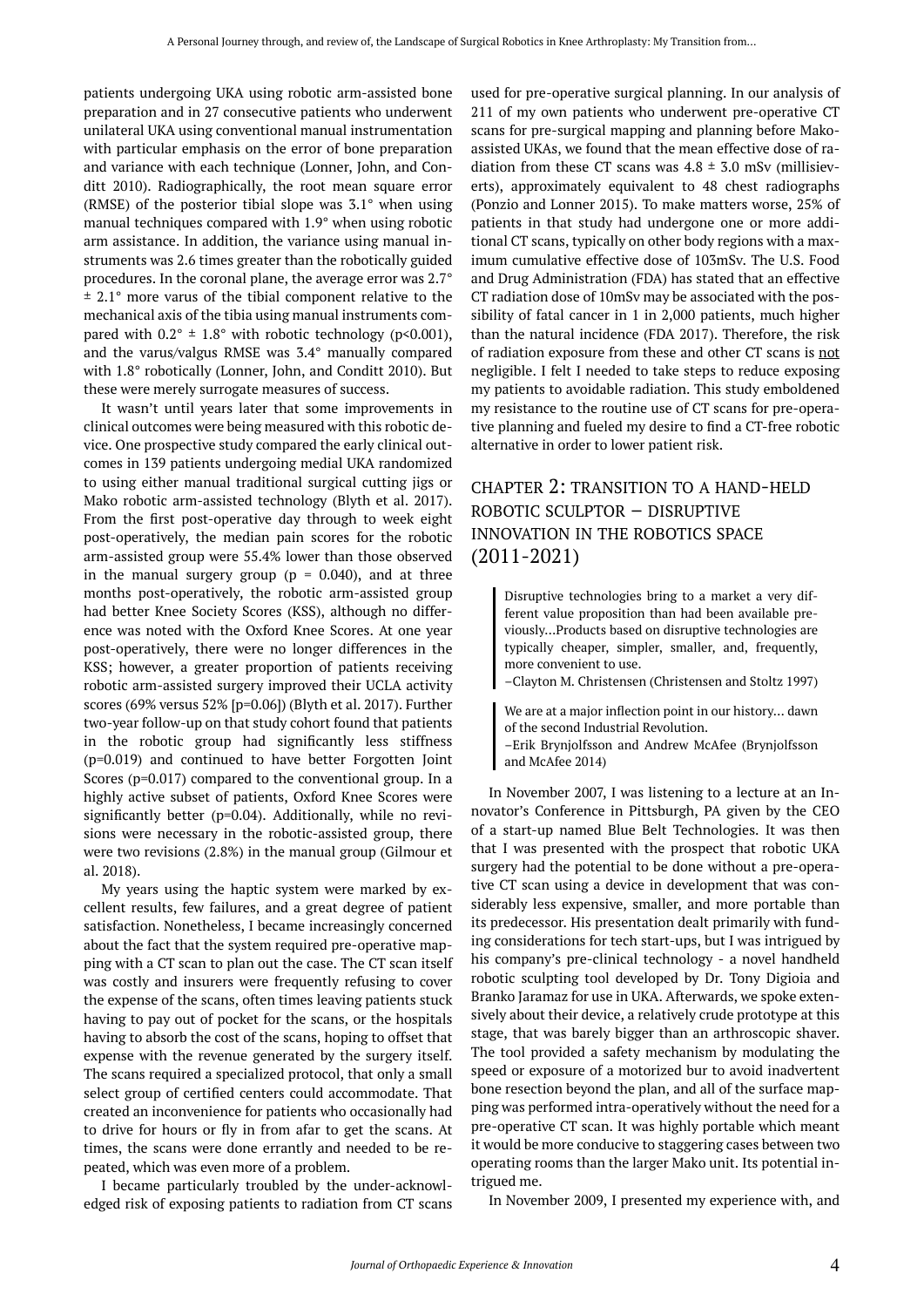musings about, robotic technology in knee replacement surgery to the scientific advisory board of a private equity firm in New York City. While we discussed the improved accuracy of bone prep and quantified soft tissue balance with the Mako robotic arm, I also noted my concerns related to radiation, cost, and ergonomics. It was not long thereafter that Blue Belt Technologies was acquired. Development was rapid, and in short time, the NAVIO robotic sculptor, as it became known, was ready to be commercialized. Its competitive advantage was in its handheld device, portability, and far lower capital cost. As I saw it, its most impactful advantage was that it did not require a pre-operative CT scan. In early 2013, two of the hospitals where I worked at the time exchanged their Mako robots for NAVIO and within a short period of time were profitable despite still paying down debt on the earlier systems. The per-case costs were less and the capital cost for the system was low enough to allow the hospitals to become profitable quite quickly. Within a short period of time, I was using the NAVIO handheld robot at several ambulatory surgery centers (ASC), unburdened by a large capital cost that kept its predecessor out of the ASC environment.

It was imperative to determine whether NAVIO had the precision we desired from a robotic tool, particularly since it did not require a pre-operative CT scan for planning. An early cadaveric study of 25 cadaveric specimens showed precision that was basically equivalent to that of the Mako system, when comparing the "planned" and "actual" angular, translational, and rotational positions of the femoral and tibial components. The RMS angular errors were 1.42°-2.34° for the three directions for the femoral implant and 1.95°-2.60° for the three directions of the tibial implant. The RMS translational errors were 0.92-1.61 mm for the femoral implant and 0.97-1.67 mm for the tibial implant (Lonner et al. 2015). In my mind, this was highly acceptable. NAVIO would later prove accurate for TKA as well. One study compared the planned and achieved implant placement in 18 cadaveric specimens undergoing TKA by eight surgeons using the NAVIO robotic tool. The mean femoral flexion, varus/valgus, and rotational errors were −2.0°, −0.1°, and −0.5°, respectively. The mean tibial posterior slope and varus/valgus errors were were both −0.2° (Casper et al. 2018).

Subsequently, we reported that robotic assistance, with both Mako and NAVIO, resulted in more conservative tibial resections compared to conventional methods (Ponzio and Lonner 2016). In an analysis of 8,421 robot-assisted UKAs and 27,989 conventional UKAs, statistically more 8mm and 9mm polyethylene inserts, a proxy measure of bone conserving tibial resections, were used in the robotic group (93.6%) than in the conventional group  $(84.5\%)$  (P < .0001). Additionally, larger tibial inserts of ≥10 mm were utilized in 6.4% of robotic-assisted cases and 15.5% of conventional cases. This has both physiological and practical implications. First, proximal tibial bone is weaker with more distal resection and thus it is biomechanically advantageous to minimize bone resection. Second, in the event of a future revision to TKA, reconstruction is more challenging and more likely to require tibial augments and stems when larger tibial resections were made at the time of UKA.

Other studies found that joint line preservation, which

could optimize kinematics and reduce polyethylene stress, was more accurate in UKA performed with NAVIO robotic preparation compared to conventional methods (H. Fu et al. 2018; Herry et al. 2017). A retrospective case control study by Fu et al. compared tibial component slope and femoral joint line position in 175 matched medial UKAs performed using a conventional spacer block technique (n=52), image-free robotic system (NAVIO , n=57) or CT-based robotic system (Mako, n=66) by a single surgeon. The joint line was significantly distalized in the conventional group  $(-1.57$ mm+/-1.62) when compared with NAVIO  $(-0.3$ mm +/-1.06)(p<0.001) or Mako® (-0.26mm+/-0.98)(p<0.001). There were no differences in joint line preservation between robotic systems in that study (p=0.65). Furthermore, the mean post-operative posterior slope was highest in the conventional group  $(8.98^{\degree}+/2.83)$ , followed by Mako  $(7.1^{\degree}+/2.5)$ , then NAVIO (5.56˚+/-2.18). The differences between groups were statistically significant (p<0.001). Importantly, while the senior surgeon attempts to restrict the posterior tibial slope to  $\leq 7^\circ$ , the percentage of posterior slope outliers  $>7^\circ$ were 25%, 5% and 3.5% for conventional, Mako and NAVIO cases, respectively (H. Fu et al. 2018). Consistent with these findings, Fu et al. (J. Fu et al. 2018) also performed a metaanalysis and identified several randomized and quasi-randomized controlled trials supporting improved accuracy with robotic-assisted UKA.

Having amassed a reasonable clinical volume of robotassisted UKA cases, it was time to review the safety of the two available semiautonomous robotic systems with which I had experience, particularly in light of reports of soft tissue injuries with the Robodoc autonomous robotic system that had been in use in Europe and Asia (Chun et al. 2011; Honl et al. 2003; Park and Lee 2007). In a series of 1,064 consecutive UKAs that I performed between 2008 and 2017 with either of the two commercially available semi-autonomous robotic systems (Mako [n=492] and NAVIO [n=572]), there were no soft tissue or bone injuries related to use of the robotic bone preparation method. Six complications related to the use of standard computer navigation pins occurred (0.6%) – one pseudoaneurysm of a branch of the tibialis anterior artery, one tibial metaphyseal stress fracture, and four areas of pin site irritation/superficial infections that resolved with a short course of oral antibiotics (Lonner and Kerr 2019).

Eventually, clinical data began emerging with the NAVIO UKA system. A retrospective analysis of 89 matched consecutive patients who underwent outpatient UKA by me using either conventional instruments (n=39) or robotic methods (n=50), with otherwise identical peri-operative protocols, was performed (Crizer et al. 2021). The robotic-assisted UKA resulted in more rapid recovery and less early post-operative pain than conventional UKA. Patients in the robotic cohort had superior early functional outcomes, with greater lower extremity function scores (LEFS) at one-week post-operative (p=0.015) and KOOS JR at up to six months post-operative (p=0.037), although functional differences equilibrated by one-year post-operatively. At one-year postoperative, despite comparable function, expectations were more likely to be met in those who received robotic assistance (p=0.006).

Two-year UKA implant survivorship in cases performed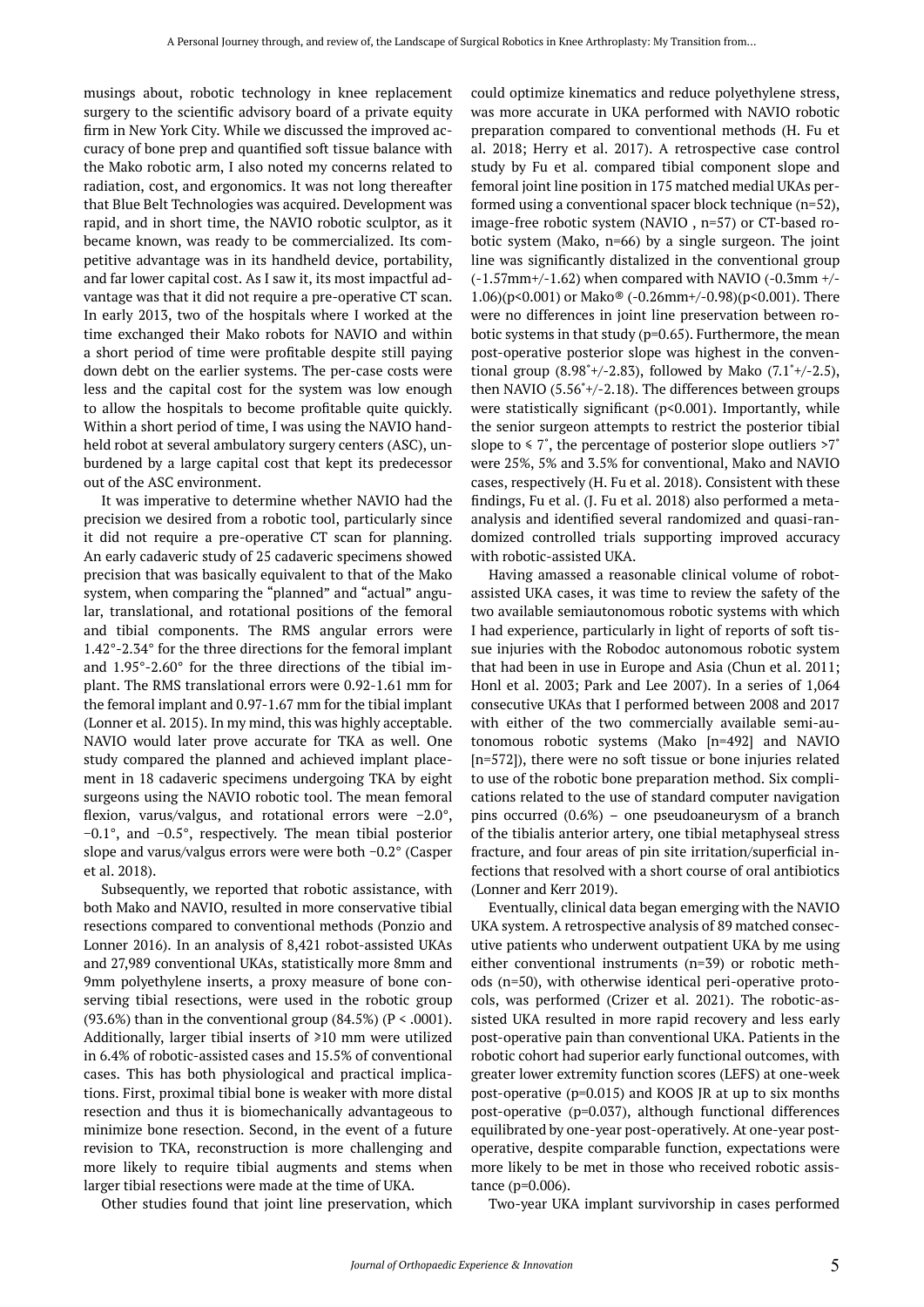with NAVIO by five novice surgeons, who had no prior experience with the robotic system, was found to exceed the survivorship of conventional UKA's reported in international registries (Battenberg, Netravali, and Lonner 2019). Overall survivorship of the knee implant in these robotic-assisted cases at two years was 99.2% (95% confidence interval: 94.6 to 99.9%), which was non-inferior when compared to the reference survival rate of 95.7% in UKAs from the Australian registry (AOANJRR 2015), 96.3% in the New Zealand registry (NZOA 2013), and 96% in the Swedish registry (SKAR 2013). Additionally, several cohort studies have also reported two- to three-year UKA survivorship ranging from 94.7% to 98.0%, which are lower than the reported durability found in our NAVIO study (Battenberg, Netravali, and Lonner 2019; Eickmann et al. 2006; Hamilton, Ammeen, and Hopper 2014; Liebs and Herzberg 2013; Lim et al. 2012; Pandit et al. 2011; Vorlat et al. 2006; Yoshida et al. 2013).

NAVIO was clearly a "disruptive innovation" with its lower capital costs, portability, and image-free platform compared to its bulkier, costlier, and less efficient predecessor. Compared to Mako, the system setup time was an improvement, but still not great. Surface mapping, limb registration, and femoral bone preparation were quicker than Mako, but not enough to offset the inefficiencies of the tibial bone prep. Often, tibial cuts needed to be refined, including smoothing the surfaces with a rasp, and manual removal of sections of un-resected tibial cortex, with a combination of rongeur, rasp or bur off constraint. Then, there were ergonomic challenges for me as the surgeon user, like persistent anteromedial knee pain from having to stand on a foot pedal to control the burring process; thenar cramping and hand fatigue that would routinely occur from gripping the hand-held device; low back pain and strain from standing in a lumbar-flexed position; and shoulder pain from extensive shoulder elevation and abduction. After a few years of this, I began to feel the impact. In fact, paradoxically, we found increased energy expenditure, physiologic stress and ergonomic strain of the lumbar spine and shoulders while using the NAVIO robot for UKA compared to conventional UKA's (Haffar et al. 2022b).

Up until somewhere around 2016, I had thought of robotics for the knee as mostly a niche procedure, useful for UKA, but generally unnecessary for TKA (Lonner and Fillingham 2018). The data regarding TKA's suggested that a range of limb and implant alignment could be accommodated without compromising function or implant durability, as long as the knees were balanced (Bonner et al. 2011; Howell et al. 2013; Parratte et al. 2010; Ritter et al. 2011). And the Robodoc data seemed to corroborate that. Namely, equivalent functional outcomes and durability despite improved alignment in a robotic system that did not quantify soft tissue balance (Agarwal et al. 2020; Karunaratne et al. 2019; Kim, Yoon, and Park 2020; Yang et al. 2017). Then I read an article about a man named Abraham Wald and I had a major epiphany that completely changed the way I thought about the potential role of robotics in TKA (Mangel and Samaniego 1984).

During World War II, concerned about the state of fighter planes that were returning from combat missions with their fuselage and tails riddled with bullet holes, the U.S. military leadership sought counsel from Wald, a prominent mathe-

matician, to develop a solution to reinforce those sections without weighing the planes down and impairing their ability to fly. After contemplating the issue, Wald advised the group that their perception of the problem was misguided. The planes that had been struck with bullets in the tails or fuselage were making it back safely –– they were not the problem, he noted. Rather, it was the planes struck in their noses and engines that were not returning, and thus it was the engines and noses of the planes that needed reinforcement and due consideration (Mangel and Samaniego 1984). So, with that kind of logic in mind, even if equivalent functional outcomes are achievable with robot assistance, I now believe that it is very important to consider what I refer to as "the Wald principles" when contemplating a role for robotics in TKA. There are additional potential benefits of robotics to consider in the TKA space other than alignment and whether or not that impacts outcomes: reduced inventory and sterilization costs; surgical efficiency; improved surgeon ergonomics; quantified soft tissue balancing; reduced opioid needs; and incorporating artificial intelligence (AI) and analytics to influence intra-operative and peri-operative decisions (Lonner and Goh 2022). These considerations were front and center as I began giving serious consideration to using a robot for TKAs and expanding my robotic footprint beyond the small "niche market" of UKA.

In 2016, at the Open Meeting of the Knee Society, I mentioned that in my opinion, the real potential value of the robot for TKA was not necessarily in the precision of bone preparation, but rather in the ability of the robot to quantify soft tissue balance and guide subtle alterations in bone resection angles, specific for each patient (Lonner 2016). The added bonus is that since then, compelling data has been emerging that shows that in robots that prioritize both bone resection precision and soft tissue balance, functional outcomes may be improved (Bhimani et al. 2020; Blum et al. 2021; Lee et al. 2021; Smith et al. 2019; Wakelin et al. 2021; Zhang et al. 2021).

As my interest in expanding the role of robotics into TKA in my personal practice grew, I knew the systems with which I've had experience would not work for me, even though they were both accurate and quantified soft tissue balancing. The time was right to look around again. As Thomas Edison said, if "there's a way to do it better – find it".

CHAPTER 3: TRANSITION TO ROSA KNEE AND A PARADIGM SHIFT TO A BROADER APPLICATION OF ROBOTICS FOR TKA AND THE EXPANDING DIGITAL PLATFORM – TRANSFORMATIVE PHASE OF ROBOTICS  $(2021 - )$ 

…we are, in all likelihood, at the leading edge of an explosive wave of innovation that will ultimately produce robots geared toward nearly every conceivable commercial, industrial, and consumer task. –Martin Ford (Ford 2015)

- …innovate to change the rules of the game.
- –David O. Adeife (Greer 2013)

All truth passes through three stages. First, it is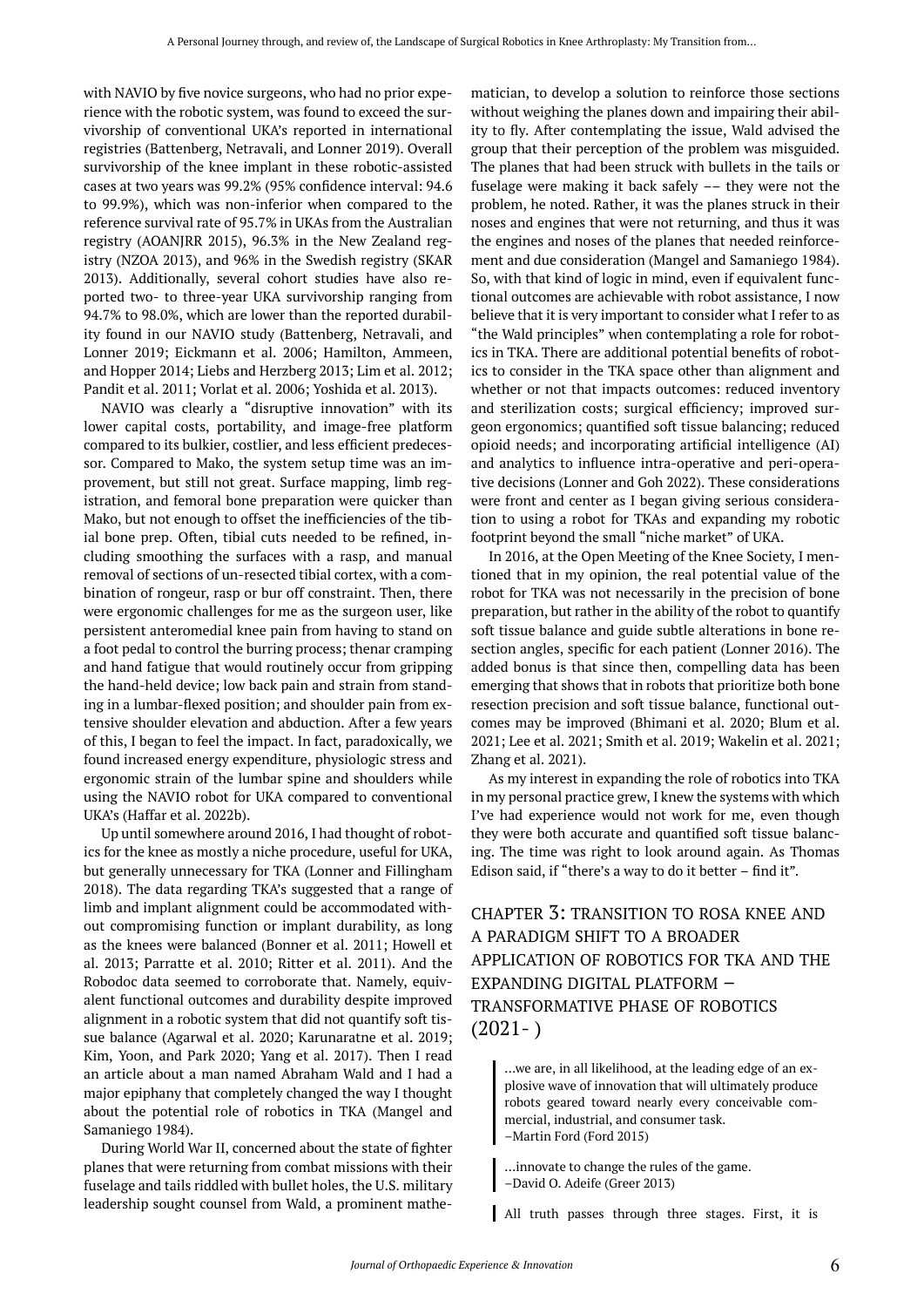ridiculed; second it is violently opposed; third, it is accepted as self-evident. –Arthur Schopenhauer (1788-1860)

In July 2016 Zimmer Biomet (ZB) acquired Medtech (the previous developer of an early robot called Brigit, which never fully commercialized). Of course, at this point the ROSA Knee System was still an unpublicized project somewhere between Montpellier, France and Montreal, Canada. The ROSA Knee System was presented to me at the ZB booth at AAOS in March 2017. Unlike Mako and NAVIO, the ROSA Knee System came to the plate attacking the primary volume procedure – TKA – rather than pursuing the smaller niche UKA market first. Why not? They had the potential to pair advanced technology with their top performing portfolio of total knee implants, refine the procedure, enhance its efficiencies, prove its precision and value, and then pursue other applications like UKA and total hip arthroplasty.

In January 2019, ZB received FDA clearance for its ROSA Knee System, and its coming out party at AAOS in March 2019 was exhilarating. I was thrilled that the development team chose to robotize the cutting guides – in my mind this would provide the optimal blend of surgical efficiency, precision, and ergonomics. The fact that the positioning of cutting guides are robotized, but the surgeon has unconstrained use of the saw, allows for a more normal and familiar feel for many surgeons who desire to keep control of the cutting device. Additionally, using a saw for tibial and femoral preparation is certainly more efficient than using a motorized bur. I remember thinking at the time that it was extremely impressive, but predicted that the Mako® camp would try to claim that since the end effector robotized the positioning of the cutting blocks but not the saw blade itself, it was somehow "less robotic." In reality, what I knew then was that many surgeons were feeling that the forced haptics with the Mako system in the saw were bothersome. I had also heard from several surgeons using Mako for TKA, that the haptic constraint of the saw caused shoulder strain and pain, and the system's periodic stalling at the interfaces of bone resection (often seen during chamfer preparation) had been frustrating.

In my opinion, one of the notable features of the ROSA Knee System is the ability of its software to seamlessly and efficiently determine femoral component rotation and flexion gap balance based on rapid intra-operative assessment of the medial and lateral extension gap characteristics (Batailler et al. 2021). This simplifies the complexities of managing numerous interrelated and constantly changing variables and data points (e.g. soft tissue balancing, resection depth, alignment etc.) and accelerates the surgical procedure. Also impressive was ZB's ongoing commitment to thinking outside the "conventional" robotics realm to advance their platform that integrates a vast digital ecosystem spanning the entire care experience. The system can leverage the passive collection of pre-, intra-, and post-operative data points using the intrinsic capabilities of the ROSA Knee System and objective post-operative functional outcomes using a smartphone-based care management platform (mymobility®). That data can then be synthesized using an analytics platform that is unique to the field (ZBEdge™ and the OrthoIntel Orthopedic Intelligience platform) to ultimately better understand how patient specific personalized adjustments in alignment and soft tissue balance may optimize care efficiencies and improve clinical outcomes. With the information thus derived, it is our hope that AI algorithms will eventually be refined to guide patient-specific surgical decisions to drive efficiencies and ultimately influence joint kinematics and outcomes. These applications may prove to be even more advantageous compared to the obvious benefits of improved alignment accuracy currently offered by the robotic system itself.

As with each of the predecessor robots, studying alignment of the components and limb was the first necessary measure of ROSA Knee's value in TKA. In a preliminary cadaveric study of 30 knees in which TKA was performed using ROSA, the mean differences between the planned angles and the measured values were below 1° and the standard deviations were less than 1°. Furthermore, the mean differences (and standard deviations) between the target resections and the measured resection depths were below 1.1 mm (Parratte et al. 2019).

Another cadaveric study comparing 14 ROSA Knee-assisted TKAs and 20 conventional TKAs performed by four board-certified high volume arthroplasty surgeons with no (or limited) prior experience with robotics reported significantly more accurate results ( $p < 0.05$ ) and fewer outliers  $(p < 0.05)$  in TKA's performed with ROSA Knee than conventional instrumentation (Seidenstein et al. 2021). Aiming for neutral alignment in all cases, final limb alignment (hipknee-ankle angle) with ROSA Knee's assistance was  $0.8^{\circ}$  ±  $0.6^{\circ}$  vs  $2.0^{\circ}$  ±  $1.6^{\circ}$ , with 100% vs 75% of cases within 3 $^{\circ}$  and 93% vs 60% within 2° of the plan. For the ROSA Knee-assisted knees, the accuracy of bone resection angles was below 0.6° with standard deviations below 0.4°, except for the femur flexion (1.3°  $\pm$  1.0°), and below 0.7 mm with standard deviations below 0.7 mm for bone resection levels.

Early clinical limb and component alignment data on the initial TKAs performed in 30 patients with ROSA Knee are on par with competitive systems. Compared to historical controls using conventional manual techniques or standard computer navigation in TKA, ROSA Knee had fewer outliers. When using ROSA Knee for TKA, 99.9% of hip-knee-ankle (HKA) angle and 99% of coronal, sagittal, and rotational alignment parameters were within 3° of the plan, which was far superior to that observed in historical controls when using conventional computer navigation or manual instrumentation (Hetaimish et al. 2012; Klein, James, and Lonner 2019).

More recently, Rossi et al. reported on the in vivo accuracy of the ROSA Knee System and noted that the average difference in femoral flexion, the tibial coronal axis, and resection depths for medial and lateral cuts were <1 degree  $(SD<1)$  or 1mm  $(SD<1)$  from the planned measure, respectively (Rossi et al. 2022). Additionally, Vanlommel et al. reported that when evaluating outliers, considered as >3 degrees from planned, for the HKA angle in robotic (ROSA Knee) vs. conventional instruments the robotic group had significantly fewer outliers (5.2% vs. 24.1%, p=0.003) (Vanlommel et al. 2021). They also noted an absolute mean difference of <1 degree for validated vs. planned angles.

Early on, ROSA Knee has proved to be efficient in my practice. For instance, the process of registration in its TKA application requires 17 points (unlike Mako which requires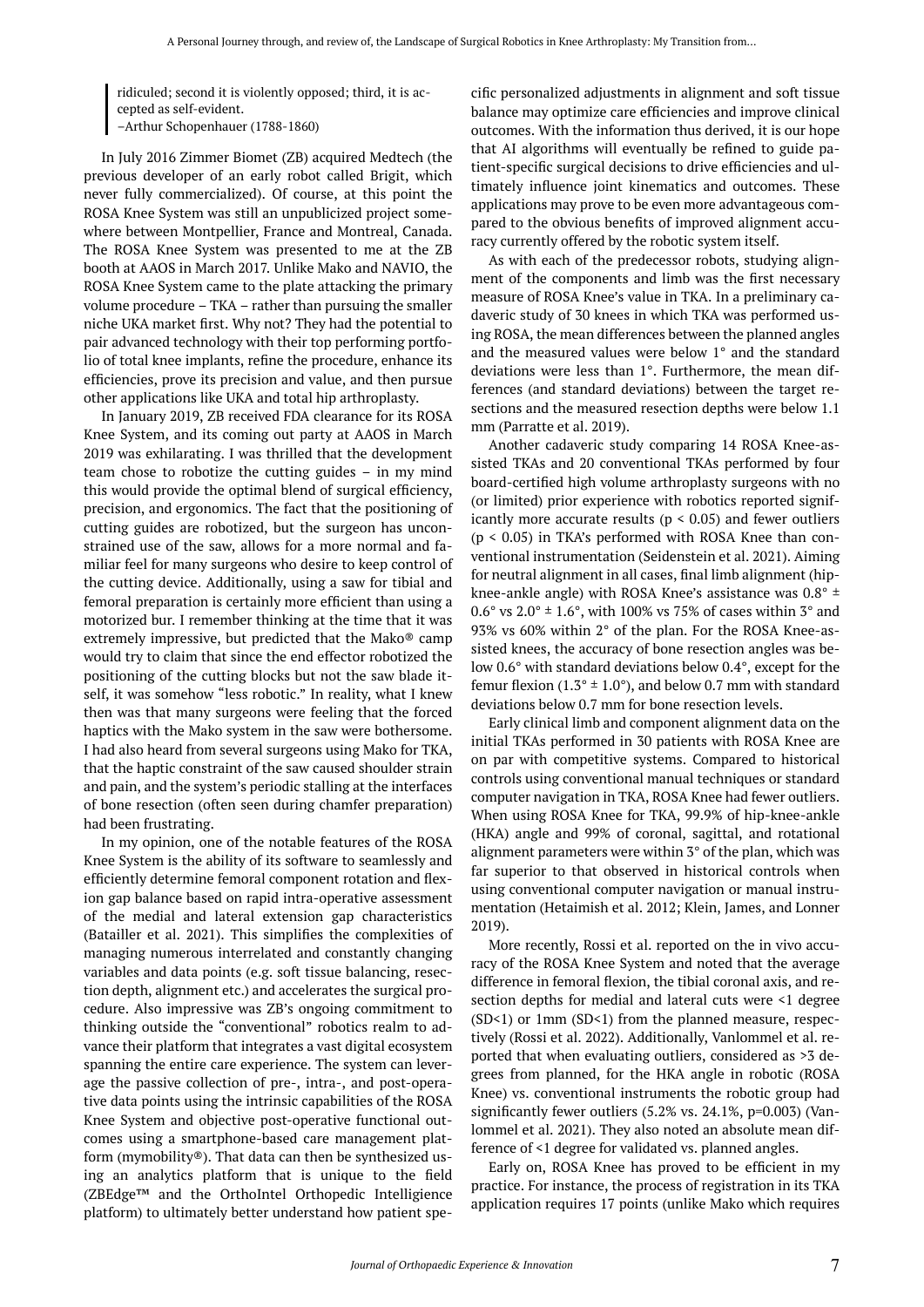94) and pre-operative virtual planning was a non-issue with this system. A recent retrospective study of 90 ROSA-assisted TKA's found an initial learning curve of between 6 and 11 cases for operative times, suggesting rapid integration of the ROSA Knee System into a surgeon's workflow (Vanlommel et al. 2021). This is on par with the learning curves reported with other robotic systems, which have been reported to be between 7 and 43 cases (C. Bell et al. 2021; Kayani et al. 2019; Mahure et al. 2021; Sodhi et al. 2018).

Given the ergonomic and physiologic struggles I experienced with one of its predecessors (Haffar et al. 2022b), I wanted to study the ergonomics of ROSA Knee for TKA to make sure it did not cause more energy exertion, and didn't strain the lumbar spine, hands, or shoulders. For me, that could make or break my decision to even bother with a robot for TKA, since poor surgical ergonomics could predispose to strain, musculoskeletal pain and injury in surgeons performing arthroplasty surgery. Thus, on the first day that we rolled this robotic system into our operating room, we began a study comparing surgeon physiologic stress and ergonomic strain during robotic-assisted TKA using either ROSA Knee or conventional instruments (Haffar et al. 2022a). We measured continuous cardiorespiratory and ergonomic data during 40 consecutive unilateral primary TKA surgeries (20 ROSA Knees, 20 conventionals) using a smart garment and wearable sensors. Heart rate (HR), HR variability, respiratory rate (RR), minute ventilation and calorie expenditure were used as surrogate measures of physiological stress. Intra-operative ergonomics and postural strain were assessed by measuring cervical and lumbar flexion, extension and rotation, and shoulder abduction/adduction. Our findings were compelling and favored ROSA Knee despite being in a learning curve with the system. In our study, mean operative time was predictably longer with ROSA Knee(48.2 $\pm$ 9 vs. 31.8 $\pm$ 7 min, p<0.001), but surgical times were significantly shorter in the second 10 robotic cases than the first 10 robotic cases (43 minutes vs 53 minutes). Calories expended per minute were lower with ROSA Knee  $(2.53 \text{ vs. } 3.50, \text{ p} < 0.001)$ . Total calorie expenditure in ROSA Knee cases 11-20 was significantly lower than the first 10 ROSA Knee cases (107.1 $\pm$ 27 vs 137.6 $\pm$ 24, p=0.015), and lower even than the conventional group (112.3  $\pm$ 37). Mean HR was lower with ROSA Knee (81.5<sup>±4</sup> vs. 90.1<sup>±5</sup>, p<0.001). Minute ventilation was also lower with ROSA Knee (14.9±1 vs. 17.0±1.0 L/min, p<0.001). Mean lumbar flexion (13.1°±6° vs.  $22.3^{\circ} \pm 5^{\circ}$ ), as well as the percentage of time spent in a demanding lumbar flexion position >20° (23% vs 55%) were significantly lower with ROSA Knee( $p$ <0.001). And there was significantly less neck rotation with ROSA Knee (-0.1°±65° vs -41.6°±54°, p= 0.034). ROSA Knee resulted in less surgeon physiologic stress, energy expenditure per minute, and postural strain than conventional methods, with which I had decades of experience. I was hooked. Now, by the way, my surgical times from tracker pin insertion, through skin incision, limb and surface landmark registration, ligament stressing, surface preparation and completion of trialing is routinely between 25 and 30 minutes.

If extremely early registry data bode well for the future of TKAs done with ROSA Knee assistance, then the future is bright. According to an Industry Report from the Australian arthroplasty registry, the cumulative percent revision (CPR) for Persona® Knee CR and PS bearings was 1.9 (95% CI,  $1.6 - 2.2$ ) at five years, compared to a CPR of  $3.4$ (95% CI, 3.4- 3.5) for the same follow-up time with all other total knee products. The revisions/100 observation years was 0.39 (95% CI, 0.14 – 0.86) for robotic-assisted TKA using the Persona TKA and ROSA Knee compared to 0.60 (95% CI, 0.52– 0.68) without robotic assistance for the same implants. This demonstrates a relative reduction in revisions of 35% with the ROSA Knee System (Anderson and Hueller 2021), though this is not statistically significant. However, the most recent report from the Australian registry reports reduced revision risks for both UKA and TKA when robotic assistance was used (AOANJRR 2021). The report demonstrates a 4.5% (3.7, 5.4) cumulative percent revision rate at five years for robotic UKA compared to 5.6% (5.1 , 6.1) for non-robotic UKA. For TKA, the three-year cumulative percent revision rate for robotics was 1.9% (1.5, 2.3) compared to 2.3% (2.2 , 2.3) for non-robotic TKA. These data support the promising trend noted in the ROSA industry report.

Finally, it's been important to study both the feasibility of peri-operative passive data collection afforded by the ROSA Knee System and mymobility®, given the "promise" of the ZBEdge digital ecosystem. One pilot study of a cohort of 131 patients who underwent TKA with ROSA Knee and who used the mymobility care management platform perioperatively were analyzed using the ZBEdge™/OrthoIntel Orthopedic Intelligience platform (Anderson et al. 2021). First, the study demonstrated that passive data collection across the episode of care is indeed feasible using these platforms. Secondly, the study began to tease out associations between intra-operative measures of laxity and postoperative outcomes.

Of course, further study on a broader scale will be needed to better show the impact of component alignment and soft tissue balance on function, inform decisions on optimal balance, and ultimately improve our understanding of individual recovery patterns, guide individualized care and surgical decisions, and ultimately inform AI algorithms.

Despite the available and emerging literature demonstrating the improved accuracy and reliability of robotics in arthroplasty, without question further high quality clinical studies, including randomized controlled trials, are needed to further explore the value add of robotics in joint reconstruction. Only with these additional clinical studies will we be able to gain further insight into whether the use of robotic technology might continue to expand in the future or alternatively fall prey to the to the same fate as a number of prior iterations of non-robotic computer navigation technologies – which were gradually abandoned because there was little, if any, high-quality evidence to show that their improved accuracy led to improved outcomes (Lei et al. 2022; Shah 2021).

#### **CONCLUSION**

My evolution through the robotics field in arthroplasty has been a most exciting one. Watching the space transition from its niche application in a small percentage of UKAs to one more broadly embraced and now utilized by roughly one-third of surgeons performing TKAs, by some measures,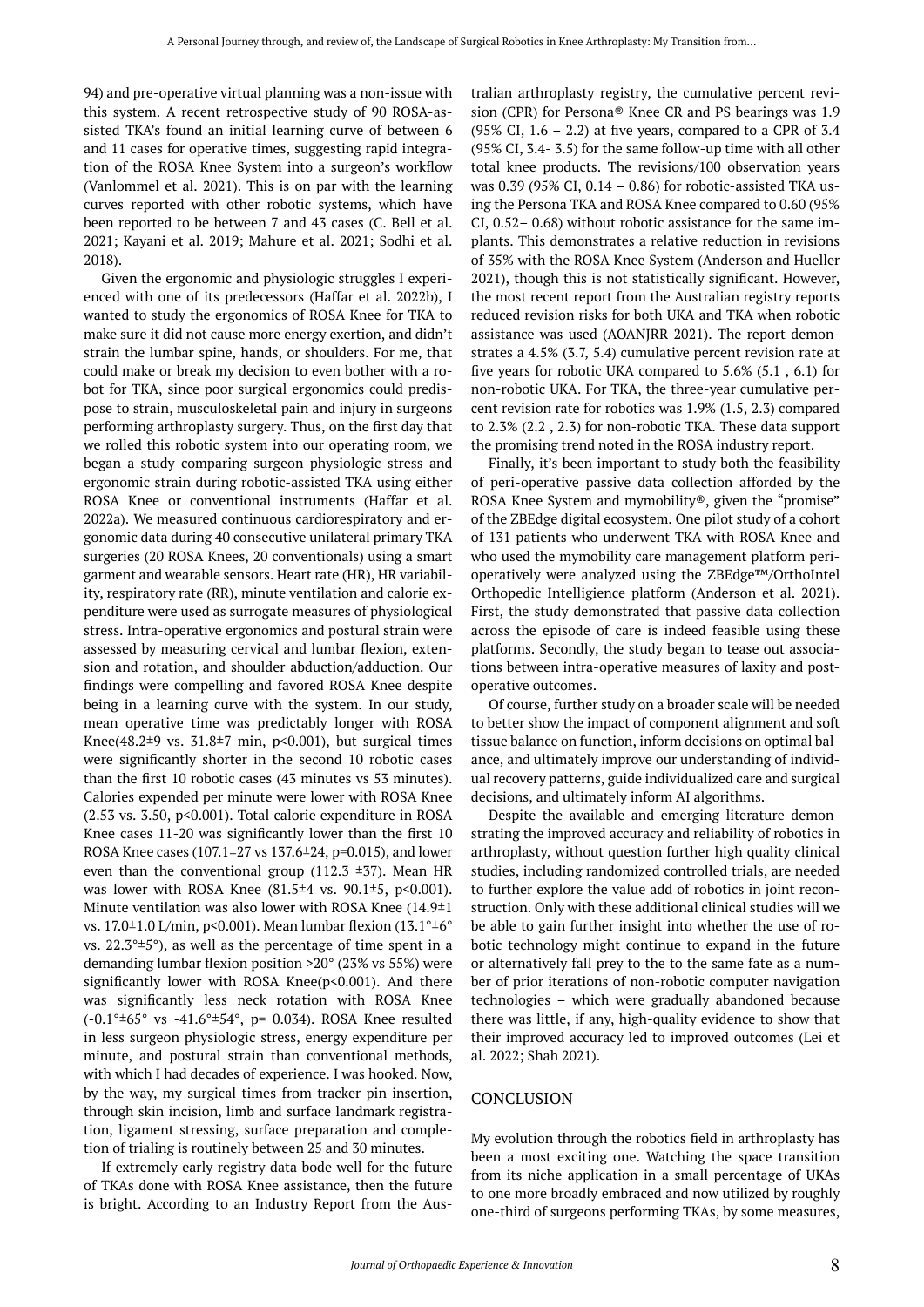is validating. One might even suggest that robots are on the verge of being accepted as "self-evident." With this, my third "chapter" of robotics using the ROSA Knee System, I have observed equivalent accuracy in TKA compared to what's been reported with the predecessor systems. I've also seen considerable improvements in setup time, surgical efficiency, and ergonomics. Perhaps most importantly, our patients are better off with a device that does not subject them to the unnecessary burden of radiation, expense, and inconvenience of a CT scan. The potential of the confluence of the ROSA Knee System and analytics platforms to simplify the surgical procedure, improve accuracy, and provide a vehicle for mass customization and individualization of care for each patient is a noteworthy advance. In my opinion, we are just beginning to tap into the overwhelming possibilities of this technology, particularly when we consider the prospects of further advancing AI and analytics to inform the surgical process and peri-operative care to optimize clinical results. In fact, the majesty of contemporary knee robotics may not yet be fully appreciated. To paraphrase the author Yuval Noah Harari (Harari 2018), many emerging technologies are advancing faster than our understanding of them – this may very well be the case with robotics in TKA. My transition from Mako to NAVIO and finally to the ROSA Knee System has made tremendous sense, stemming from a combination of years of personal experience and clinical data. Indeed, there is a better way to do TKA in 2021 and beyond, and I believe robotics is changing the paradigm of knee replacement surgery.

#### CONFLICTS OF INTEREST

NAVIO™ is a registered trademark of Blue Belt Technolo-

gies, Inc. MAKO® is a registered trademark of Mako Surgical Corp. ROSA® is a registered trademark of Medtech S.A.

This material is intended for healthcare professional attendees. Distribution to any other recipient is prohibited.

The surgeon presenter is a paid consultant of Zimmer Biomet. The information being presented is of a general nature and does not represent or constitutes medical advice or recommendations and is for medical education purposes only. The information includes descriptions of conditions that a surgeon may encounter and treatment options that may be considered for those conditions.

Because this information does not purport to constitute any diagnostic or therapeutic statement with regard to any individual medical case, each patient must be examined and advised individually, and this information does not replace the need for such examination and/or advice in whole or in part. Zimmer Biomet does not practice medicine. Each physician should exercise his or her own independent judgment in the diagnosis and treatment of an individual patient, and this information does not purport to replace the comprehensive training physicians have received.

For Zimmer Biomet product indications, contraindications, warnings, precautions, potential adverse effects and patient counseling information, see the package insert or contact your local representative..

All content herein is protected by copyright, trademarks and other intellectual property rights, as applicable, owned by or licensed to Zimmer Biomet or its affiliates unless otherwise indicated, and must not be redistributed, duplicated or disclosed, in whole or in part, without the express written consent of Zimmer Biomet.

Submitted: February 04, 2022 EDT, Accepted: March 11, 2022 **EDT** 

This is an open-access article distributed under the terms of the Creative Commons Attribution 4.0 International License (CCBY-NC-ND-4.0). View this license's legal deed at https://creativecommons.org/licenses/by-nc-nd/4.0 and legal code at https://creativecommons.org/licenses/by-nc-nd/4.0/legalcode for more information.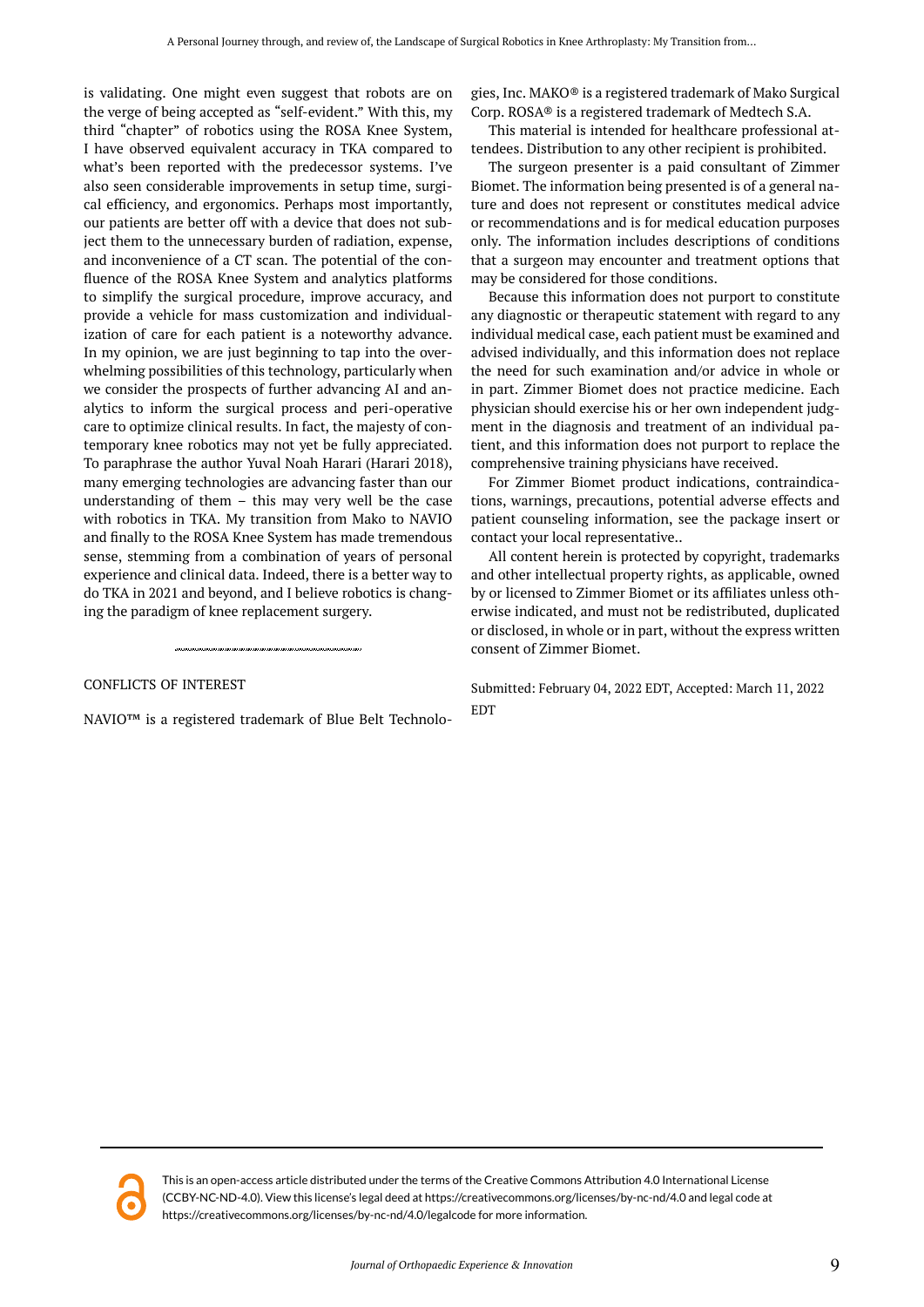# REFERENCES

AAHKS. 2021. "2021-FINAL-Printed-Program-Book.Pdf." 2021. [https://meeting.aahks.org/wp-conte](https://meeting.aahks.org/wp-content/uploads/2021-FINAL-Printed-Program-Book.pdf) [nt/uploads/2021-FINAL-Printed-Program-Book.pdf.](https://meeting.aahks.org/wp-content/uploads/2021-FINAL-Printed-Program-Book.pdf)

Agarwal, Nikhil, Kendrick To, Stephen McDonnell, and Wasim Khan. 2020. "Clinical and Radiological Outcomes in Robotic-Assisted Total Knee Arthroplasty: A Systematic Review and Meta-Analysis." *The Journal of Arthroplasty* 35 (11): 3393-3409.e2. [https://doi.org/10.1016/j.arth.2020.0](https://doi.org/10.1016/j.arth.2020.03.005) [3.005](https://doi.org/10.1016/j.arth.2020.03.005).

Anderson, Mike B., and K. Hueller. 2021. *Promising Results for Early Survivorship Using the Persona® Knee with the ROSA® Knee System An Automated Industry Report from the Australian Orthopaedic Association National Joint Replacement Registry*. Zimmer Biomet.

Anderson, Mike B., Jess H. Lonner, D. Van Andel, and J.C. Ballard. 2021. "PASSIVE DATA COLLECTION ACROSS THE SIX-WEEK EPISODE OF CARE: THE NEXT EVOLUTION IN CONTEMPORARY PATIENT OUTCOME MONITORING IN TOTAL KNEE ARTHROPLASTY." *Orthopaedic Proceedings* 103-B (SUPP\_9): 14–14. [https://doi.org/10.1302/1358-992](https://doi.org/10.1302/1358-992X.2021.9.014) [X.2021.9.014](https://doi.org/10.1302/1358-992X.2021.9.014).

AOANJRR. 2006. "Australian Orthopaedic Association National Joint Replacement Registry (AOANJRR). Hip, Knee, & Shoulder Arthroplasty: 2006 Annual Report."

-. 2015. "Australian Orthopaedic Association National Joint Replacement Registry (AOANJRR). Hip, Knee, & Shoulder Arthroplasty: 2015 Annual Report."

———. 2021. "Australian Orthopaedic Association National Joint Replacement Registry (AOANJRR). Hip, Knee & Shoulder Arthroplasty: 2021 Annual Report." [https://aoanjrr.sahmri.com/annual-reports-2021.](https://aoanjrr.sahmri.com/annual-reports-2021)

Bargar, William L. 2007. "Robots in Orthopaedic Surgery: Past, Present, and Future." *Clinical Orthopaedics & Related Research* 463 (October): 31–36. [https://doi.org/10.1097/blo.0b013e318146874](https://doi.org/10.1097/blo.0b013e318146874f) [f.](https://doi.org/10.1097/blo.0b013e318146874f)

Batailler, Cécile, Didier Hannouche, Francesco Benazzo, and Sébastien Parratte. 2021. "Concepts and Techniques of a New Robotically Assisted Technique for Total Knee Arthroplasty: The ROSA Knee System." *Archives of Orthopaedic and Trauma Surgery* 141 (12): 00402–00021. [https://doi.org/10.1007/s00402-021-04](https://doi.org/10.1007/s00402-021-04048-y)  $048 - v$ 

Battenberg, Andrew K., Nathan A. Netravali, and Jess H. Lonner. 2019. "A Novel Handheld Robotic-Assisted System for Unicompartmental Knee Arthroplasty: Surgical Technique and Early Survivorship." *Journal of Robotic Surgery* 14 (1): 11701–11018. [https://doi.org/1](https://doi.org/10.1007/s11701-018-00907-w) [0.1007/s11701-018-00907-w.](https://doi.org/10.1007/s11701-018-00907-w)

Bell, Courtney, Luis Grau, Fabio Orozco, Danielle Ponzio, Zachary Post, Miranda Czymek, and Alvin Ong. 2021. "The Successful Implementation of the Navio Robotic Technology Required 29 Cases." *Journal of Robotic Surgery*, June. [https://doi.org/10.1007/s117](https://doi.org/10.1007/s11701-021-01254-z) [01-021-01254-z](https://doi.org/10.1007/s11701-021-01254-z).

Bell, Stuart W., Iain Anthony, Bryn Jones, Angus MacLean, Philip Rowe, and Mark Blyth. 2016. "Improved Accuracy of Component Positioning with Robotic-Assisted Unicompartmental Knee Arthroplasty: Data from a Prospective, Randomized Controlled Study." *Journal of Bone and Joint Surgery* 98 (8): 627–35. [https://doi.org/10.2106/jbjs.15.00664.](https://doi.org/10.2106/jbjs.15.00664)

Berger, Richard A., R. Michael Meneghini, Joshua J. Jacobs, Mitchell B. Sheinkop, Craig J. Della Valle, Aaron G. Rosenberg, and Jorge O. Galante. 2005. "Results of Unicompartmental Knee Arthroplasty at a Minimum of Ten Years of Follow-Up." *The Journal of Bone & Joint Surgery* 87 (5): 999–1006. [https://doi.or](https://doi.org/10.2106/jbjs.c.00568) [g/10.2106/jbjs.c.00568.](https://doi.org/10.2106/jbjs.c.00568)

Bhimani, Samrath J., Rohat Bhimani, Austin Smith, Christian Eccles, Langan Smith, and Arthur Malkani. 2020. "Robotic-Assisted Total Knee Arthroplasty Demonstrates Decreased Postoperative Pain and Opioid Usage Compared to Conventional Total Knee Arthroplasty." *Bone & Joint Open* 1 (2): 8–12. [http](https://doi.org/10.1302/2633-1462.12.bjo-2019-0004.r1) [s://doi.org/10.1302/2633-1462.12.bjo-2019-0004.r1](https://doi.org/10.1302/2633-1462.12.bjo-2019-0004.r1).

Blum, Christopher L., Eric Lepkowsky, Adil Hussein, Edgar A. Wakelin, Christopher Plaskos, and Jan A. Koenig. 2021. "Patient Expectations and Satisfaction in Robotic-Assisted Total Knee Arthroplasty: A Prospective Two-Year Outcome Study." *Archives of Orthopaedic and Trauma Surgery* 141 (12): 2155–64. [ht](https://doi.org/10.1007/s00402-021-04067-9) [tps://doi.org/10.1007/s00402-021-04067-9.](https://doi.org/10.1007/s00402-021-04067-9)

Blyth, M. J. G., I. Anthony, P. Rowe, M. S. Banger, A. MacLean, and B. Jones. 2017. "Robotic Arm-Assisted versus Conventional Unicompartmental Knee Arthroplasty: Exploratory Secondary Analysis of a Randomised Controlled Trial." *Bone & Joint Research*  6 (11): 631–39. [https://doi.org/10.1302/2046-3758.61](https://doi.org/10.1302/2046-3758.611.bjr-2017-0060.r1) [1.bjr-2017-0060.r1](https://doi.org/10.1302/2046-3758.611.bjr-2017-0060.r1).

Bonner, T. J., W. G. P. Eardley, P. Patterson, and P. J. Gregg. 2011. "The Effect of Post-Operative Mechanical Axis Alignment on the Survival of Primary Total Knee Replacements after a Follow-up of 15 Years." *The Journal of Bone and Joint Surgery. British Volume* 93-B (9): 1217–22. [https://doi.org/10.1](https://doi.org/10.1302/0301-620x.93b9.26573) [302/0301-620x.93b9.26573](https://doi.org/10.1302/0301-620x.93b9.26573).

Boylan, Matthew, Kelly Suchman, Jonathan Vigdorchik, James Slover, and Joseph Bosco. 2018. "Technology-Assisted Hip and Knee Arthroplasties: An Analysis of Utilization Trends." *The Journal of Arthroplasty* 33 (4): 1019–23. [https://doi.org/10.1016/j.arth.2017.11.033.](https://doi.org/10.1016/j.arth.2017.11.033)

Brynjolfsson, E., and A. McAfee. 2014. *The Second Machine Age: Work, Progress, and Prosperity in a Time of Brilliant Technologies*. New York, NY: W.W. Norton & Company.

Casper, Michael, Riddhit Mitra, Rahul Khare, Branislav Jaramaz, Brian Hamlin, Brian McGinley, David Mayman, et al. 2018. "Accuracy Assessment of a Novel Image-Free Handheld Robot for Total Knee Arthroplasty in a Cadaveric Study." *Computer Assisted Surgery* 23 (1): 14–20. [https://doi.org/10.1080/246993](https://doi.org/10.1080/24699322.2018.1519038) [22.2018.1519038.](https://doi.org/10.1080/24699322.2018.1519038)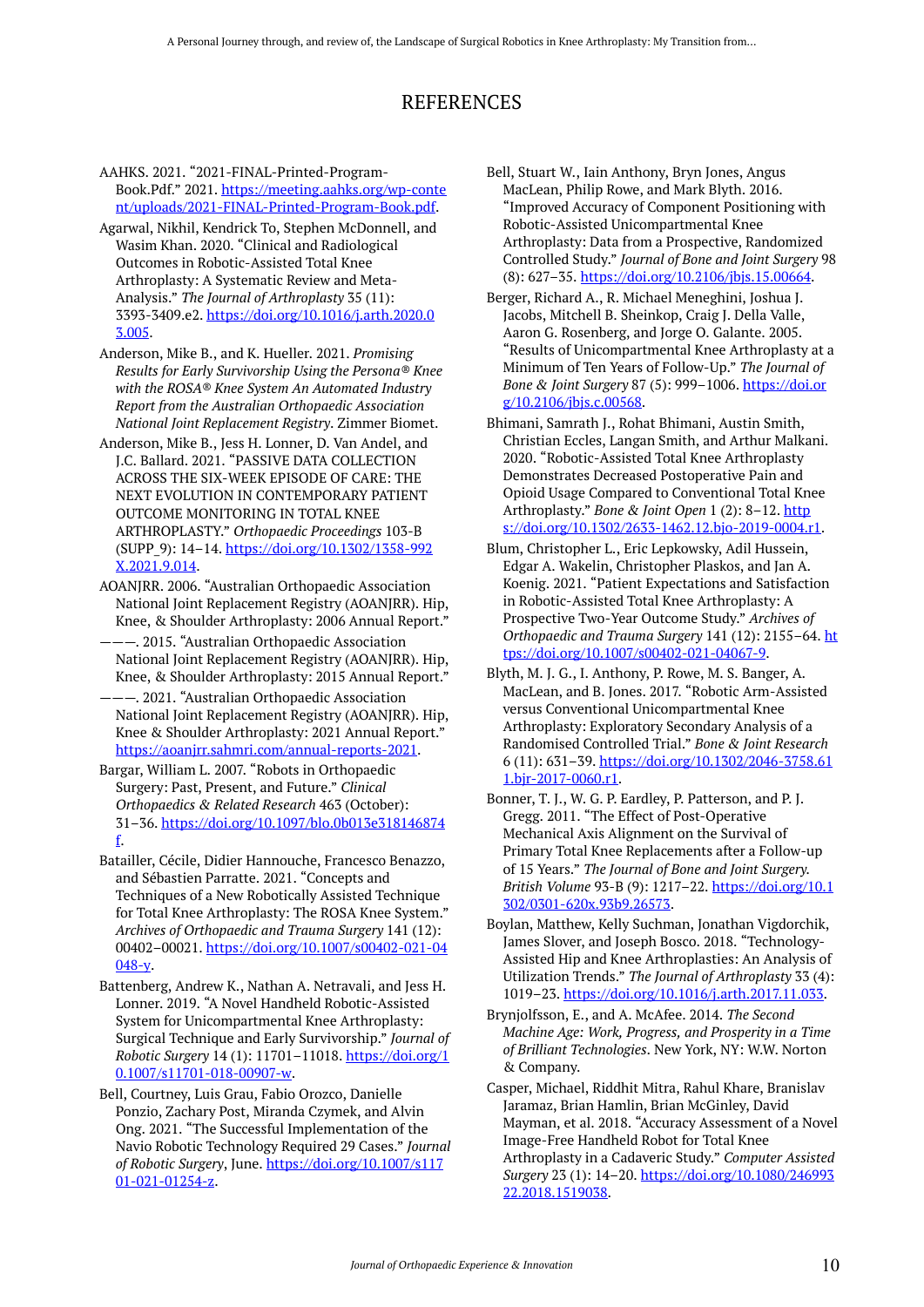CCJR. 2021. "ccjr2021-finalprogram2.pdf." 2021. [http](https://ccjr.com/ccjr2021-finalprogram2.pdf) [s://ccjr.com/ccjr2021-finalprogram2.pdf.](https://ccjr.com/ccjr2021-finalprogram2.pdf)

- Chatellard, R., V. Sauleau, M. Colmar, H. Robert, G. Raynaud, and J. Brilhault. 2013. "Medial Unicompartmental Knee Arthroplasty: Does Tibial Component Position Influence Clinical Outcomes and Arthroplasty Survival?" *Orthopaedics & Traumatology: Surgery & Research* 99 (4): 219–25. [htt](https://doi.org/10.1016/j.otsr.2013.03.004) [ps://doi.org/10.1016/j.otsr.2013.03.004.](https://doi.org/10.1016/j.otsr.2013.03.004)
- Christensen, Clayton M., and Paul Gordon Stoltz. 1997. *The Innovator's Dilemma: When New Technologies Cause Great Firms to Fail*. Boston, MA: Harvard Business School Press.
- Chun, Young Soo, Kang Il Kim, Yoon Je Cho, Yoon Hyuk Kim, Myung Chul Yoo, and Kee Hyung Rhyu. 2011. "Causes and Patterns of Aborting a Robot-Assisted Arthroplasty." *The Journal of Arthroplasty* 26 (4): 621–25. <https://doi.org/10.1016/j.arth.2010.05.017>.
- Cobb, J., J. Henckel, P. Gomes, S. Harris, M. Jakopec, F. Rodriguez, A. Barrett, and B. Davies. 2006. "Hands-on Robotic Unicompartmental Knee Replacement: A Prospective, Randomised Controlled Study of the Acrobot System." *The Journal of Bone and Joint Surgery. British Volume* 88-B (2): 188–97. [https://doi.o](https://doi.org/10.1302/0301-620x.88b2.17220) [rg/10.1302/0301-620x.88b2.17220.](https://doi.org/10.1302/0301-620x.88b2.17220)
- Collier, Matthew B., Thomas H. Eickmann, Fumio Sukezaki, James P. McAuley, and Gerard A. Engh. 2006. "Patient, Implant, and Alignment Factors Associated with Revision of Medial Compartment Unicondylar Arthroplasty." *The Journal of Arthroplasty*  21 (6): 108–15. [https://doi.org/10.1016/j.arth.2006.0](https://doi.org/10.1016/j.arth.2006.04.012) [4.012](https://doi.org/10.1016/j.arth.2006.04.012).
- Conditt, Michael A., William L. Bargar, Justin P. Cobb, Lawrence D. Dorr, and Jess H. Lonner. 2013. "Current Concepts in Robotics for the Treatment of Joint Disease." *Advances in Orthopedics* 2013 (948360): 1–3. [https://doi.org/10.1155/2013/948360.](https://doi.org/10.1155/2013/948360)
- Conditt, Michael A., and Martin W. Roche. 2009. "Minimally Invasive Robotic-Arm-Guided Unicompartmental Knee Arthroplasty." *Journal of Bone and Joint Surgery* 91 (Supplement\_1): 63-68. [htt](https://doi.org/10.2106/jbjs.h.01372) [ps://doi.org/10.2106/jbjs.h.01372.](https://doi.org/10.2106/jbjs.h.01372)
- Crizer, Meredith P., Amer Haffar, Andrew Battenberg, Mikayla McGrath, Ryan Sutton, and Jess H. Lonner. 2021. "Robotic Assistance in Unicompartmental Knee Arthroplasty Results in Superior Early Functional Recovery and Is More Likely to Meet Patient Expectations." Edited by Allen L. Carl. *Advances in Orthopedics* 2021 (4770960): 1–8. [https://doi.org/10.1](https://doi.org/10.1155/2021/4770960) [155/2021/4770960.](https://doi.org/10.1155/2021/4770960)
- Dalton, David M., Thomas P. Burke, Enda G. Kelly, and Paul D. Curtin. 2016. "Quantitative Analysis of Technological Innovation in Knee Arthroplasty: Using Patent and Publication Metrics to Identify Developments and Trends." *The Journal of Arthroplasty* 31 (6): 1366–72. [https://doi.org/10.1016/](https://doi.org/10.1016/j.arth.2015.12.031) [j.arth.2015.12.031.](https://doi.org/10.1016/j.arth.2015.12.031)
- Dunbar, Nicholas J., Martin W. Roche, Brian H. Park, Sharon H. Branch, Michael A. Conditt, and Scott A. Banks. 2012. "Accuracy of Dynamic Tactile-Guided Unicompartmental Knee Arthroplasty." *The Journal of Arthroplasty* 27 (5): 803–8. [https://doi.org/10.1016/j.a](https://doi.org/10.1016/j.arth.2011.09.021) [rth.2011.09.021](https://doi.org/10.1016/j.arth.2011.09.021).
- Eickmann, Thomas H, Matthew B Collier, Fumio Sukezaki, James P McAuley, and Gerard A Engh. 2006. "Survival of Medial Unicondylar Arthroplasties Placed by One Surgeon 1984-1998." *Clinical Orthopaedics and Related Research* 452 (November): 143–49. [https://do](https://doi.org/10.1097/01.blo.0000238793.74843.dc) [i.org/10.1097/01.blo.0000238793.74843.dc](https://doi.org/10.1097/01.blo.0000238793.74843.dc).
- Emara, Ahmed K., Guangjin Zhou, Alison K. Klika, Siran M. Koroukian, Nicholas K. Schiltz, Viktor E. Krebs, Robert M. Molloy, and Nicolas S. Piuzzi. 2021. "Robotic-Arm–Assisted Knee Arthroplasty Associated With Favorable In-Hospital Metrics and Exponentially Rising Adoption Compared With Manual Knee Arthroplasty." *Journal of the American Academy of Orthopaedic Surgeons* 29 (24): e1328–42. [h](https://doi.org/10.5435/jaaos-d-21-00146) [ttps://doi.org/10.5435/jaaos-d-21-00146](https://doi.org/10.5435/jaaos-d-21-00146).
- Epinette, J.-A., B. Brunschweiler, P. Mertl, D. Mole, and A. Cazenave. 2012. "Unicompartmental Knee Arthroplasty Modes of Failure: Wear Is Not the Main Reason for Failure: A Multicentre Study of 418 Failed Knees." *Orthopaedics & Traumatology: Surgery & Research* 98 (6): 124–30. [https://doi.org/10.1016/j.ots](https://doi.org/10.1016/j.otsr.2012.07.002) [r.2012.07.002](https://doi.org/10.1016/j.otsr.2012.07.002).
- FDA. 2017. "What Are the Radiation Risks from CT?" [htt](https://www.fda.gov/radiation-emitting-products/medical-x-ray-imaging/what-are-radiation-risks-ct) [ps://www.fda.gov/radiation-emitting-products/medic](https://www.fda.gov/radiation-emitting-products/medical-x-ray-imaging/what-are-radiation-risks-ct) [al-x-ray-imaging/what-are-radiation-risks-ct](https://www.fda.gov/radiation-emitting-products/medical-x-ray-imaging/what-are-radiation-risks-ct).
- Ford, M. 2015. *Rise of the Robots: Technology and the Threat of a Jobless Future*. New York: Basic Books.
- Fu, H., J. Manrique, C.H. Yan, K.Y. Chiu, and Jess H. Lonner. 2018. "Award Paper: Joint Line Restoration and Alignment after Conventional versus Robotic Unicompartmental Knee Arthroplasty." Presented at the The Hong Kong Orthopedic Association Annual Congress, Hong Kong, November 3-4, 2018.
- Fu, Jun, Yuning Wang, Xiang Li, Baozhan Yu, Ming Ni, Wei Chai, Libo Hao, and Jiying Chen. 2018. "Robot-Assisted vs. Conventional Unicompartmental Knee Arthroplasty: Systematic Review and Meta-Analysis." *Der Orthopäde* 47 (12): 1009–17. [https://doi.org/10.10](https://doi.org/10.1007/s00132-018-3604-x) [07/s00132-018-3604-x](https://doi.org/10.1007/s00132-018-3604-x).
- Gates, B. 2007. "A Robot in Every Home The Leader of the PC Revolution Predicts That the next Hot Field Will Be Robotics." *Scientific American*, January, 44–51.
- Gilmour, Alisdair, Angus D. MacLean, Philip J. Rowe, Matthew S. Banger, Iona Donnelly, Bryn G. Jones, and Mark J.G. Blyth. 2018. "Robotic-Arm-Assisted vs Conventional Unicompartmental Knee Arthroplasty. The 2-Year Clinical Outcomes of a Randomized Controlled Trial." *The Journal of Arthroplasty* 33 (7): S109–15. [https://doi.org/10.1016/j.arth.2018.02.050.](https://doi.org/10.1016/j.arth.2018.02.050)
- Gordon, Robert. 2012. "Is U.S. Economic Growth Over? Faltering Innovation Confronts the Six Headwinds." National Bureau of Economic Research. [https://doi.or](https://doi.org/10.3386/w18315) [g/10.3386/w18315.](https://doi.org/10.3386/w18315)
- Greer, M.B., Jr. 2013. *21St Century Leadership: Harnessing Innovation, Accelerating Business Success*. Bloomington IN: iUniverse.
- Haffar, Amer, Chad A. Krueger, Graham S. Goh, and Jess H. Lonner. 2022a. "Total Knee Arthroplasty With Robotic Surgical Assistance Results in Less Physician Stress and Strain Than Conventional Methods." *The Journal of Arthroplasty*, February. [https://doi.org/10.1](https://doi.org/10.1016/j.arth.2021.11.021) [016/j.arth.2021.11.021](https://doi.org/10.1016/j.arth.2021.11.021).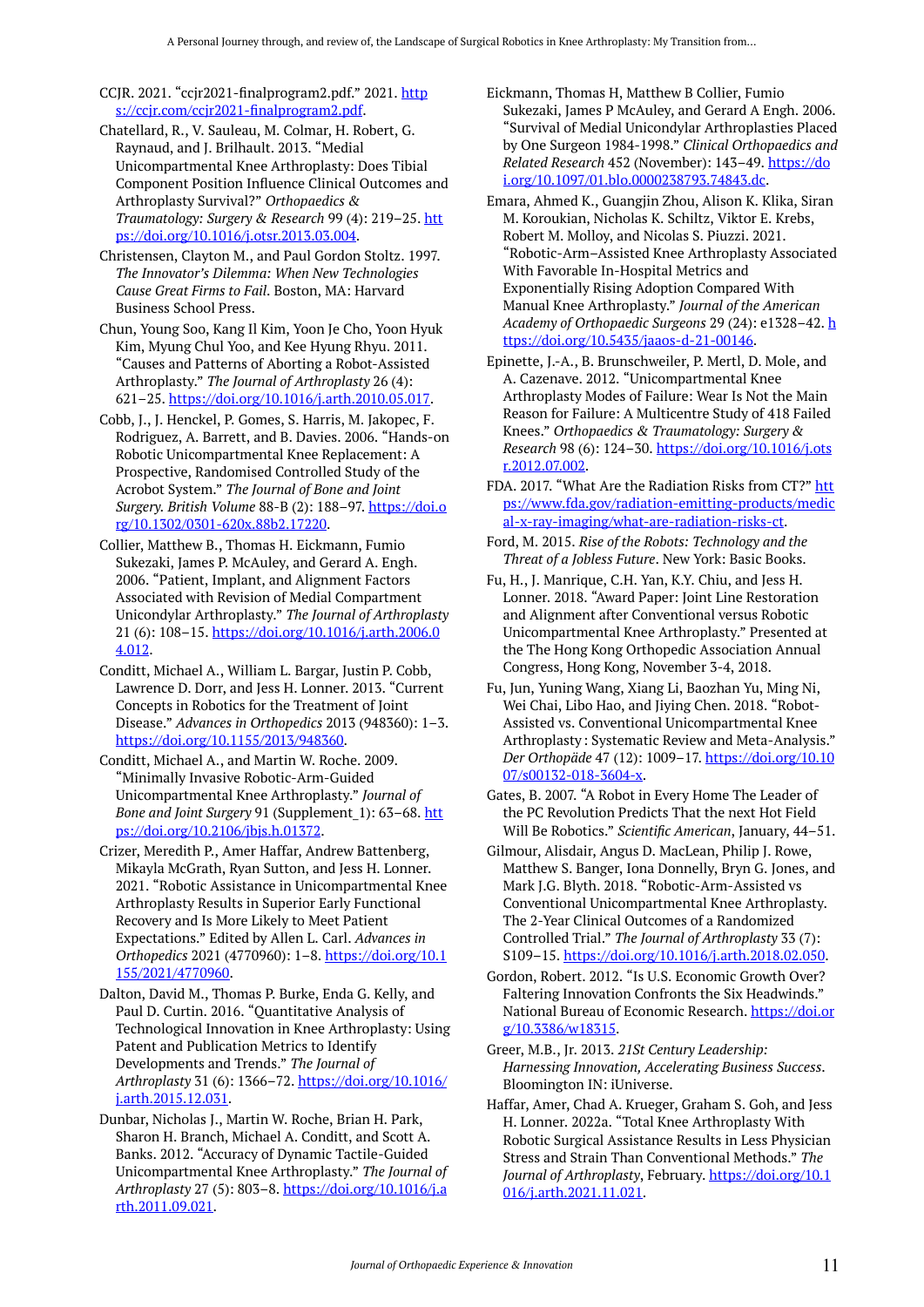———. 2022b. "UKA with a Handheld Robotic Device Results in Greater Surgeon Physiological Stress than Conventional Instrumentation." *Knee Surgery, Sports Traumatology, Arthroscopy*, February. [https://doi.org/1](https://doi.org/10.1007/s00167-022-06908-5) [0.1007/s00167-022-06908-5](https://doi.org/10.1007/s00167-022-06908-5).

Hamilton, William G., Deborah J. Ammeen, and Robert H. Jr. Hopper. 2014. "Mid-Term Survivorship of Minimally Invasive Unicompartmental Arthroplasty with a Fixed-Bearing Implant: Revision Rate and Mechanisms of Failure." *The Journal of Arthroplasty* 29 (5): 989–92. [https://doi.org/10.1016/j.arth.2013.10.01](https://doi.org/10.1016/j.arth.2013.10.010) [0](https://doi.org/10.1016/j.arth.2013.10.010).

Hamilton, William G., Matthew B. Collier, Eshan Tarabee, James P. McAuley, C. Anderson Jr Engh, and Gerard A. Engh. 2006. "Incidence and Reasons for Reoperation after Minimally Invasive Unicompartmental Knee Arthroplasty." *The Journal of Arthroplasty* 21 (6 Suppl 2): 98–107. [https://doi.org/1](https://doi.org/10.1016/j.arth.2006.05.010) [0.1016/j.arth.2006.05.010.](https://doi.org/10.1016/j.arth.2006.05.010)

Hansen, Erik N., Kevin L. Ong, Edmund Lau, Steven M. Kurtz, and Jess H. Lonner. 2019. "Unicondylar Knee Arthroplasty Has Fewer Complications but Higher Revision Rates Than Total Knee Arthroplasty in a Study of Large United States Databases." *The Journal of Arthroplasty* 34 (8): 1617–25. [https://doi.org/10.101](https://doi.org/10.1016/j.arth.2019.04.004) [6/j.arth.2019.04.004.](https://doi.org/10.1016/j.arth.2019.04.004)

Harari, Y.N. 2018. *21 Lessons for the 21st Century*. New York: Penguin Random House.

Hemingway, E. 1926. *The Sun Also Rises*. New York, NY: Harper Collins.

Hernigou, Philippe, and G Deschamps. 2004a. "Alignment Influences Wear in the Knee after Medial Unicompartmental Arthroplasty." *Clinical Orthopaedics & Related Research* 423 (June): 161–65. <https://doi.org/10.1097/01.blo.0000128285.90459.12>.

Hernigou, Philippe, and Gerard Deschamps. 2004b. "Posterior Slope of the Tibial Implant and the Outcome of Unicompartmental Knee Arthroplasty." *The Journal of Bone & Joint Surgery* 86 (3): 506–11. [htt](https://doi.org/10.2106/00004623-200403000-00007) [ps://doi.org/10.2106/00004623-200403000-00007.](https://doi.org/10.2106/00004623-200403000-00007)

Herry, Yannick, Cécile Batailler, Timothy Lording, Elvire Servien, Philippe Neyret, and Sébastien Lustig. 2017. "Improved Joint-Line Restitution in Unicompartmental Knee Arthroplasty Using a Robotic-Assisted Surgical Technique." *International Orthopaedics* 41 (11): 2265–71. [https://doi.org/10.100](https://doi.org/10.1007/s00264-017-3633-9) [7/s00264-017-3633-9.](https://doi.org/10.1007/s00264-017-3633-9)

Hetaimish, Bandar M., M. Moin Khan, Nicole Simunovic, Hatem H. Al-Harbi, Mohit Bhandari, and Paul K. Zalzal. 2012. "Meta-Analysis of Navigation vs Conventional Total Knee Arthroplasty." *The Journal of Arthroplasty* 27 (6): 1177–82. [https://doi.org/10.1016/](https://doi.org/10.1016/j.arth.2011.12.028) [j.arth.2011.12.028.](https://doi.org/10.1016/j.arth.2011.12.028)

Honl, Matthias, Oliver Dierk, Christian Gauck, Volker Carrero, Frank Lampe, Sebastian Dries, Markus Quante, Karsten Schwieger, Ekkehard Hille, and Michael M. Morlock. 2003. "Comparison of Robotic-Assisted and Manual Implantation of a Primary Total Hip Replacement." *The Journal of Bone and Joint Surgery-American Volume* 85 (8): 1470–78. [https://do](https://doi.org/10.2106/00004623-200308000-00007) [i.org/10.2106/00004623-200308000-00007.](https://doi.org/10.2106/00004623-200308000-00007)

Howell, Stephen M., Stacey J. Howell, Kyle T. Kuznik, Joe Cohen, and Maury L. Hull. 2013. "Does a Kinematically Aligned Total Knee Arthroplasty Restore Function without Failure Regardless of Alignment Category?" *Clinical Orthopaedics & Related Research* 471 (3): 1000–1007. [https://doi.org/10.1007/](https://doi.org/10.1007/s11999-012-2613-z) [s11999-012-2613-z](https://doi.org/10.1007/s11999-012-2613-z).

Karia, Monil, Milad Masjedi, Barry Andrews, Zahra Jaffry, and Justin Cobb. 2013. "Robotic Assistance Enables Inexperienced Surgeons to Perform Unicompartmental Knee Arthroplasties on Dry Bone Models with Accuracy Superior to Conventional Methods." *Advances in Orthopedics* 2013 (481039): 1–7.<https://doi.org/10.1155/2013/481039>.

Karunaratne, Sascha, Michael Duan, Evangelos Pappas, Brett Fritsch, Richard Boyle, Sanjeev Gupta, Paul Stalley, Mark Horsley, and Daniel Steffens. 2019. "The Effectiveness of Robotic Hip and Knee Arthroplasty on Patient-Reported Outcomes: A Systematic Review and Meta-Analysis." *International Orthopaedics* 43 (6): 1283–95. [https://doi.org/10.1007/s00264-018-4140-3.](https://doi.org/10.1007/s00264-018-4140-3)

Kayani, Babar, S. Konan, S. S. Huq, J. Tahmassebi, and F. S. Haddad. 2019. "Robotic-Arm Assisted Total Knee Arthroplasty Has a Learning Curve of Seven Cases for Integration into the Surgical Workflow but No Learning Curve Effect for Accuracy of Implant Positioning." *Knee Surgery, Sports Traumatology, Arthroscopy* 27 (4): 1132–41. [https://doi.org/10.1007/s](https://doi.org/10.1007/s00167-018-5138-5) [00167-018-5138-5.](https://doi.org/10.1007/s00167-018-5138-5)

Keblish, Peter A., and Jean L. Briard. 2004. "Mobile-Bearing Unicompartmental Knee Arthroplasty: A 2-Center Study with an 11-Year (Mean) Follow-Up." *The Journal of Arthroplasty* 19 (7 Suppl 2): 87-94. [http](https://doi.org/10.1016/j.arth.2004.07.009) [s://doi.org/10.1016/j.arth.2004.07.009.](https://doi.org/10.1016/j.arth.2004.07.009)

Keene, G., D. Simpson, and Y. Kalairajah. 2006. "Limb Alignment in Computer-Assisted Minimally-Invasive Unicompartmental Knee Replacement." *The Journal of Bone and Joint Surgery. British Volume* 88-B (1): 44–48. <https://doi.org/10.1302/0301-620x.88b1.16266>.

Kim, Young-Hoo, Sung-Hwan Yoon, and Jang-Won Park. 2020. "Does Robotic-Assisted TKA Result in Better Outcome Scores or Long-Term Survivorship Than Conventional TKA? A Randomized, Controlled Trial." *Clinical Orthopaedics & Related Research* 478 (2): 266–75. [https://doi.org/10.1097/corr.00000000000009](https://doi.org/10.1097/corr.0000000000000916) [16.](https://doi.org/10.1097/corr.0000000000000916)

Klein, Gregg R., Dugal James, and Jess H. Lonner. 2019. "Total Knee Arthroplasty Technique: ROSA® Knee." In *Robotics in Knee and Hip Arthroplasty*, edited by Jess H. Lonner, 185–93. Springer International Publishing. [https://doi.org/10.1007/978-3-030-1659](https://doi.org/10.1007/978-3-030-16593-2_18) [3-2\\_18.](https://doi.org/10.1007/978-3-030-16593-2_18)

Kozinn, S C, and R Scott. 1989. "Unicondylar Knee Arthroplasty." *The Journal of Bone & Joint Surgery* 71 (1): 145–50. [https://doi.org/10.2106/00004623-19897](https://doi.org/10.2106/00004623-198971010-00023) [1010-00023](https://doi.org/10.2106/00004623-198971010-00023).

Lee, Gwo-Chin, Edgar Wakelin, Amber Randall, and Christopher Plaskos. 2021. "Can a Robot Help a Surgeon to Predict a Good Total Knee Arthroplasty?" *The Bone & Joint Journal* 103-B (6 Supple A): 67–73. [h](https://doi.org/10.1302/0301-620x.103b6.bjj-2020-2305.r1) [ttps://doi.org/10.1302/0301-620x.103b6.bjj-2020-230](https://doi.org/10.1302/0301-620x.103b6.bjj-2020-2305.r1) [5.r1.](https://doi.org/10.1302/0301-620x.103b6.bjj-2020-2305.r1)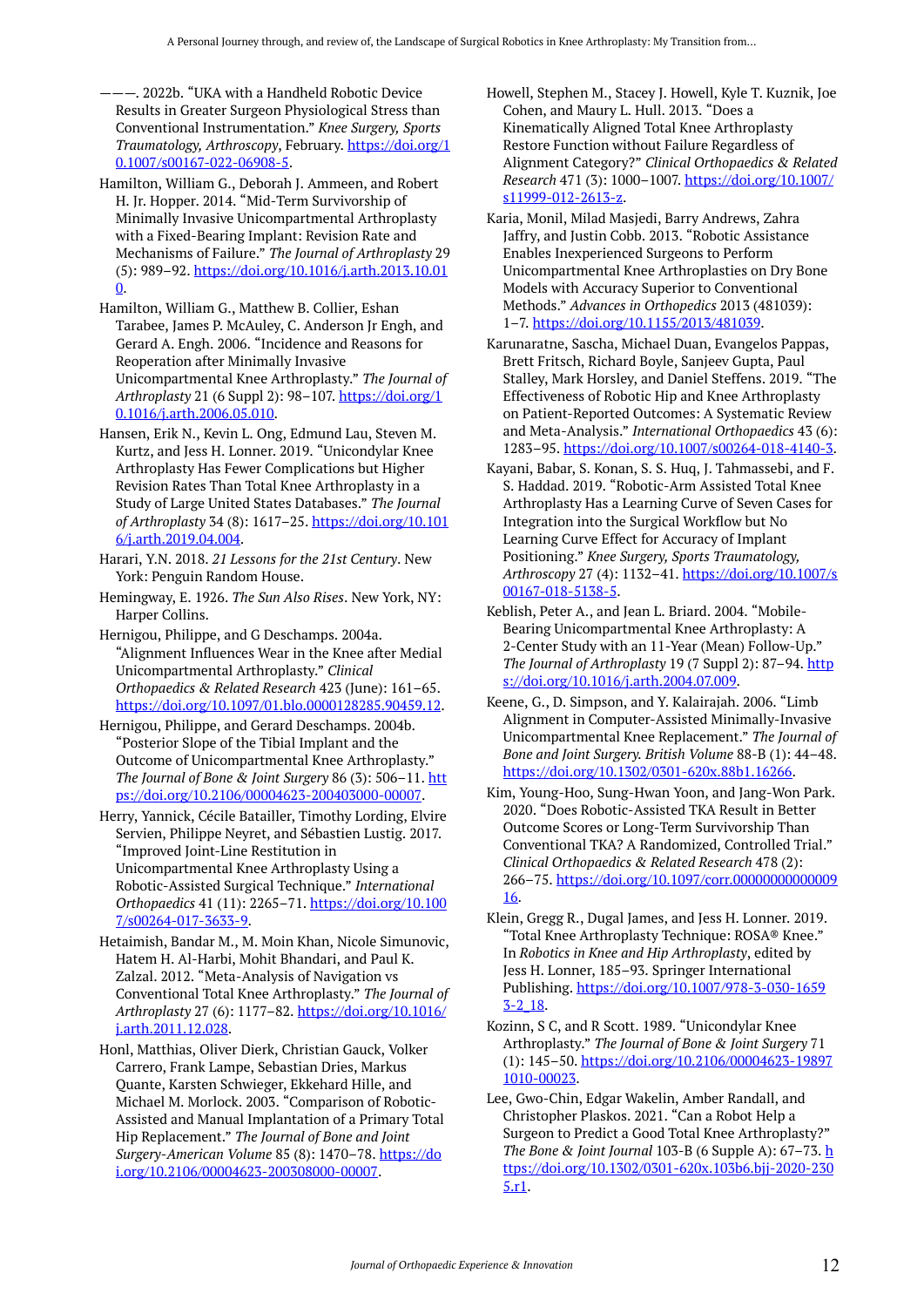- Lei, Kai, LiMing Liu, Xin Chen, Qing Feng, Liu Yang, and Lin Guo. 2022. "Navigation and Robotics Improved Alignment Compared with PSI and Conventional Instrument, While Clinical Outcomes Were Similar in TKA: A Network Meta-Analysis." *Knee Surgery, Sports Traumatology, Arthroscopy* 30 (2): 721–33. [https://do](https://doi.org/10.1007/s00167-021-06436-8) [i.org/10.1007/s00167-021-06436-8](https://doi.org/10.1007/s00167-021-06436-8).
- Liebs, Thoralf R., and Wolfgang Herzberg. 2013. "Better Quality of Life after Medial versus Lateral Unicondylar Knee Arthroplasty." *Clinical Orthopaedics & Related Research* 471 (8): 2629–40. [https://doi.org/1](https://doi.org/10.1007/s11999-013-2966-y) [0.1007/s11999-013-2966-y](https://doi.org/10.1007/s11999-013-2966-y).
- Lim, H-C., J-H. Bae, S-H. Song, and S-J. Kim. 2012. "Oxford Phase 3 Unicompartmental Knee Replacement in Korean Patients." *The Journal of Bone and Joint Surgery. British Volume* 94-B (8): 1071–76. [ht](https://doi.org/10.1302/0301-620x.94b8.29372) [tps://doi.org/10.1302/0301-620x.94b8.29372](https://doi.org/10.1302/0301-620x.94b8.29372).
- Lonner, Jess H. 2008. "Robotic Arm-Assisted Unicompartmental Arthroplasty." In *Master Techniques in Orthopaedic Surgery: Knee Arthroplasty*, edited by P.A. Lotke and Jess H. Lonner. Philadelphia PA: Wolters Kluwer Lippincott Williams & Wilkins.
- ———. 2009a. "Indications for Unicompartmental Knee Arthroplasty and Rationale for Robotic Arm-Assisted Technology." *Am J Orthop* 38 (2 Suppl): 3–6.
- ———. 2009b. "Introduction: Robotic Arm-Assisted Unicompartmental Knee Arthroplasty." *Am J Orthop*  38 (2 Suppl): 2.
- ———. 2009c. "Robotic Arm–Assisted Unicompartmental Arthroplasty." *Seminars in Arthroplasty* 20 (1): 15–22. [https://doi.org/10.1053/j.s](https://doi.org/10.1053/j.sart.2008.11.010) [art.2008.11.010.](https://doi.org/10.1053/j.sart.2008.11.010)
- ———. 2016. "Robotic Surgery for UKA and Its Potential Role in TKA." Presented at the Open Meeting of the Knee Society - Annual Meeting of the American Academy of Orthopaedic Surgeons, Orlando, FL.
- Lonner, Jess H., and Yale A. Fillingham. 2018. "Pros and Cons: A Balanced View of Robotics in Knee Arthroplasty." *The Journal of Arthroplasty* 33 (7): 2007–13. [https://doi.org/10.1016/j.arth.2018.03.056.](https://doi.org/10.1016/j.arth.2018.03.056)
- Lonner, Jess H., and J.F. Fraser. 2019. *Robotics in Knee and Hip Arthroplasty: Current Concepts, Techniques and Emerging Uses*. 1st ed. Springer Nature Switzerland.
- Lonner, Jess H., and G. Goh. 2022. *Moving Beyond Radiographic Alignment:Applying the Wald Principle to the Argument in Favor of Robotics in Total Knee Arthroplasty*.
- Lonner, Jess H., Thomas K. John, and Michael A. Conditt. 2010. "Robotic Arm-Assisted UKA Improves Tibial Component Alignment: A Pilot Study." *Clinical Orthopaedics & Related Research* 468 (1): 141-46. [http](https://doi.org/10.1007/s11999-009-0977-5) [s://doi.org/10.1007/s11999-009-0977-5.](https://doi.org/10.1007/s11999-009-0977-5)
- Lonner, Jess H., and Glenn J. Kerr. 2019. "Low Rate of Iatrogenic Complications during Unicompartmental Knee Arthroplasty with Two Semiautonomous Robotic Systems." *The Knee* 26 (3): 745–49. [https://do](https://doi.org/10.1016/j.knee.2019.02.005) [i.org/10.1016/j.knee.2019.02.005](https://doi.org/10.1016/j.knee.2019.02.005).
- Lonner, Jess H., Julie R. Smith, Frederic Picard, Brian Hamlin, Philip J. Rowe, and Philip E. Riches. 2015. "High Degree of Accuracy of a Novel Image-Free Handheld Robot for Unicondylar Knee Arthroplasty in a Cadaveric Study." *Clinical Orthopaedics & Related Research* 473 (1): 206–12. [https://doi.org/10.1007/s11](https://doi.org/10.1007/s11999-014-3764-x) [999-014-3764-x](https://doi.org/10.1007/s11999-014-3764-x).
- Mahure, Siddharth A., Greg Michael Teo, Yair D. Kissin, Bernard N. Stulberg, Stefan Kreuzer, and William J. Long. 2021. "Learning Curve for Active Robotic Total Knee Arthroplasty." *Knee Surgery, Sports Traumatology, Arthroscopy*, February. [https://doi.org/1](https://doi.org/10.1007/s00167-021-06452-8) [0.1007/s00167-021-06452-8.](https://doi.org/10.1007/s00167-021-06452-8)
- Mangel, Marc, and Francisco J. Samaniego. 1984. "Abraham Wald's Work on Aircraft Survivability." *Journal of the American Statistical Association* 79 (386): 259–67. [https://doi.org/10.1080/01621459.1984.10478](https://doi.org/10.1080/01621459.1984.10478038) [038.](https://doi.org/10.1080/01621459.1984.10478038)
- Moore, G.A. 2014. *Crossing the Chasm: Marketing and Selling Disruptive Products to Mainsteam Customers*. 3rd ed. New York: HarperCollins Publishers.
- Naudie, Douglas, Jeff Guerin, David A. Parker, Robert B. Bourne, and Cecil H. Rorabeck. 2004. "Medial Unicompartmental Knee Arthroplasty with the Miller-Galante Prosthesis." *The Journal of Bone and Joint Surgery-American* 86 (9): 1931–35. [https://doi.org/1](https://doi.org/10.2106/00004623-200409000-00011) [0.2106/00004623-200409000-00011.](https://doi.org/10.2106/00004623-200409000-00011)
- Naziri, Qais, Steven A. Burekhovich, Patrick J. Mixa, Robert Pivec, Jared M. Newman, Neil V. Shah, Preetesh D. Patel, and Akhilesh Sastry. 2019. "The Trends in Robotic-Assisted Knee Arthroplasty: A Statewide Database Study." *Journal of Orthopaedics* 16 (3): 298–301. [https://doi.org/10.1016/j.jor.2019.04.02](https://doi.org/10.1016/j.jor.2019.04.020) [0.](https://doi.org/10.1016/j.jor.2019.04.020)
- NJR-UK. 2007. "National Joint Registry 4th Annual Report." [https://www.njrcentre.org.uk/njrcentre/port](https://www.njrcentre.org.uk/njrcentre/portals/0/documents/england/reports/njr_ar_4.pdf) [als/0/documents/england/reports/njr\\_ar\\_4.pdf](https://www.njrcentre.org.uk/njrcentre/portals/0/documents/england/reports/njr_ar_4.pdf).
- NZOA. 2013. "The New Zealand Joint Registry Fourteen Year Report January 1999 to December 2012."
- Orthopedic\_Network\_News. 2013. "2013 Hip and Knee Implant Review." 2013. [http://www.OrthopedicNetwo](http://www.orthopedicnetworknews.com/) [rkNews.com](http://www.orthopedicnetworknews.com/).
- Pagani, Nicholas R., Michael A. Moverman, Richard N. Puzzitiello, Mariano E. Menendez, C. Lowry Barnes, and Joseph J. Kavolus. 2021. "Online Crowdsourcing to Explore Public Perceptions of Robotic-Assisted Orthopedic Surgery." *The Journal of Arthroplasty* 36 (6): 1887-1894.e3. [https://doi.org/10.1016/j.arth.202](https://doi.org/10.1016/j.arth.2021.02.027) [1.02.027.](https://doi.org/10.1016/j.arth.2021.02.027)
- Pandit, H., C. Jenkins, H. S. Gill, K. Barker, C. A. F. Dodd, and D. W. Murray. 2011. "Minimally Invasive Oxford Phase 3 Unicompartmental Knee Replacement: Results of 1000 Cases." *The Journal of Bone and Joint Surgery. British Volume* 93-B (2): 198–204. [https://do](https://doi.org/10.1302/0301-620x.93b2.25767) [i.org/10.1302/0301-620x.93b2.25767](https://doi.org/10.1302/0301-620x.93b2.25767).
- Park, Sang Eun, and Chun Taek Lee. 2007. "Comparison of Robotic-Assisted and Conventional Manual Implantation of a Primary Total Knee Arthroplasty." *The Journal of Arthroplasty* 22 (7): 1054–59. [https://do](https://doi.org/10.1016/j.arth.2007.05.036) [i.org/10.1016/j.arth.2007.05.036.](https://doi.org/10.1016/j.arth.2007.05.036)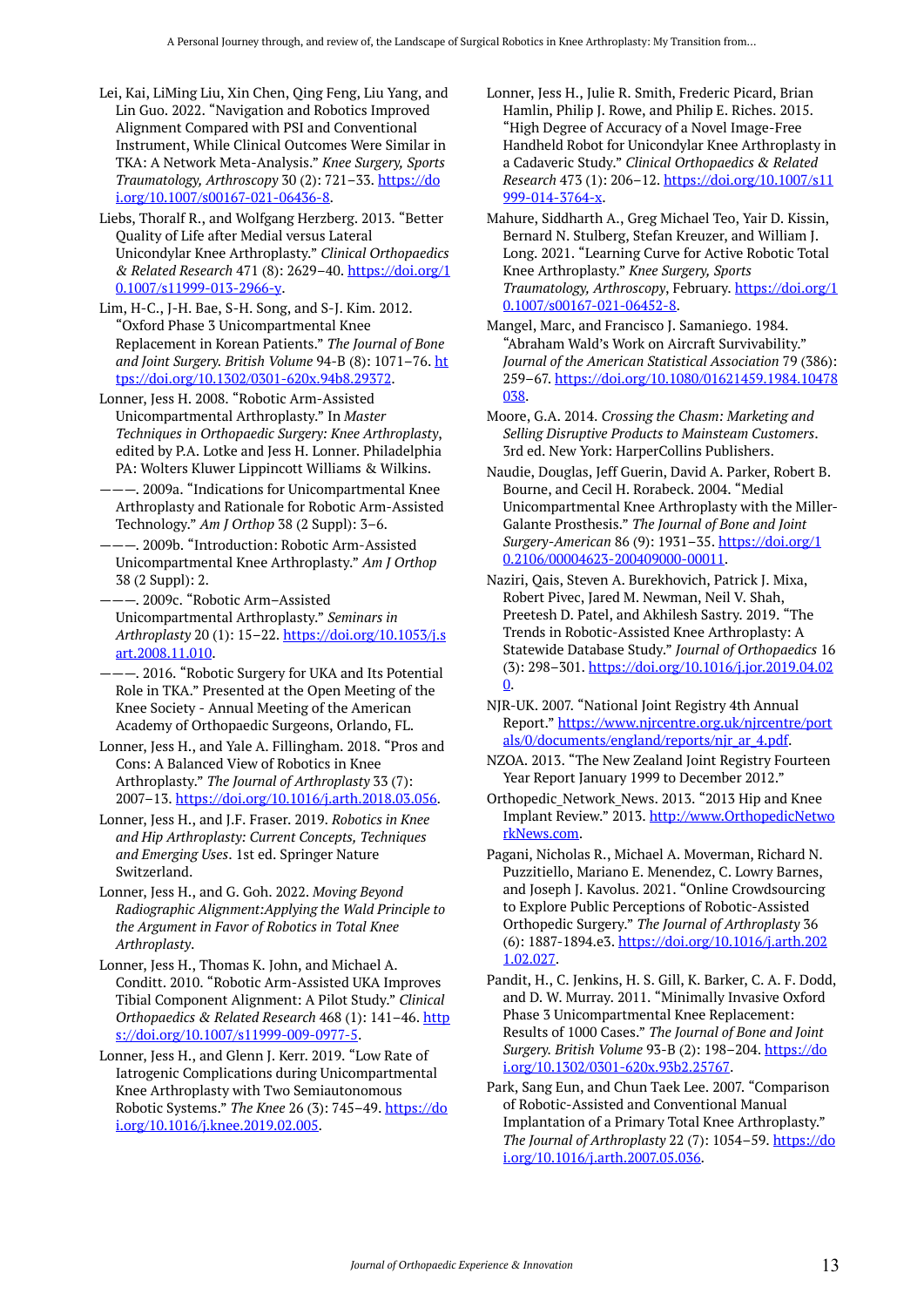- Parratte, Sébastien, Mark W Pagnano, Robert T Trousdale, and Daniel J Berry. 2010. "Effect of Postoperative Mechanical Axis Alignment on the Fifteen-Year Survival of Modern, Cemented Total Knee Replacements." *The Journal of Bone and Joint Surgery-American Volume* 92 (12): 2143–49. [https://do](https://doi.org/10.2106/jbjs.i.01398) [i.org/10.2106/jbjs.i.01398](https://doi.org/10.2106/jbjs.i.01398).
- Parratte, Sébastien, Andrew J. Price, Lee M. Jeys, William F. Jackson, and Henry D. Clarke. 2019. "Accuracy of a New Robotically Assisted Technique for Total Knee Arthroplasty: A Cadaveric Study." *The Journal of Arthroplasty* 34 (11): 2799–2803. [https://do](https://doi.org/10.1016/j.arth.2019.06.040) [i.org/10.1016/j.arth.2019.06.040.](https://doi.org/10.1016/j.arth.2019.06.040)
- Pennington, Donald W., John J. Swienckowski, William B. Lutes, and Gregory N. Drake. 2003. "Unicompartmental Knee Arthroplasty in Patients Sixty Years of Age or Younger." *The Journal of Bone and Joint Surgery-American* 85 (10): 1968–73. [https://d](https://doi.org/10.2106/00004623-200310000-00016) [oi.org/10.2106/00004623-200310000-00016.](https://doi.org/10.2106/00004623-200310000-00016)
- Plate, Johannes F., Ali Mofidi, Sandeep Mannava, Beth P. Smith, Jason E. Lang, Gary G. Poehling, Michael A. Conditt, and Riyaz H. Jinnah. 2013. "Achieving Accurate Ligament Balancing Using Robotic-Assisted Unicompartmental Knee Arthroplasty." *Advances in Orthopedics* 2013 (837167): 1–6. [https://doi.org/10.11](https://doi.org/10.1155/2013/837167) [55/2013/837167](https://doi.org/10.1155/2013/837167).
- Ponzio, Danielle Y., and Jess H. Lonner. 2015. "Preoperative Mapping in Unicompartmental Knee Arthroplasty Using Computed Tomography Scans Is Associated with Radiation Exposure and Carries High Cost." The Journal of Arthroplasty 30 (6): 964-67. [http](https://doi.org/10.1016/j.arth.2014.10.039) [s://doi.org/10.1016/j.arth.2014.10.039.](https://doi.org/10.1016/j.arth.2014.10.039)

———. 2016. "Robotic Technology Produces More Conservative Tibial Resection Than Conventional Techniques in UKA." *Am J Orthop* 45 (7): E465–68.

- ResearchMoz. 2016. "Orthopedic Surgical and Surgical Assist Robots Market - Hip and Knee Orthopedic Surgical Robot Device Markets Will Reach \$5 Billion by 2022: ResearchMoz," 2016. [https://www.globenews](https://www.globenewswire.com/en/news-release/2016/05/23/842396/37439/en/Orthopedic-Surgical-and-Surgical-Assist-Robots-Market-Hip-and-Knee-Orthopedic-Surgical-Robot-Device-Markets-will-reach-5-billion-by-2022-ResearchMoz.html) [wire.com/en/news-release/2016/05/23/842396/37439/](https://www.globenewswire.com/en/news-release/2016/05/23/842396/37439/en/Orthopedic-Surgical-and-Surgical-Assist-Robots-Market-Hip-and-Knee-Orthopedic-Surgical-Robot-Device-Markets-will-reach-5-billion-by-2022-ResearchMoz.html) [en/Orthopedic-Surgical-and-Surgical-Assist-Robots-](https://www.globenewswire.com/en/news-release/2016/05/23/842396/37439/en/Orthopedic-Surgical-and-Surgical-Assist-Robots-Market-Hip-and-Knee-Orthopedic-Surgical-Robot-Device-Markets-will-reach-5-billion-by-2022-ResearchMoz.html)[Market-Hip-and-Knee-Orthopedic-Surgical-Robot-De](https://www.globenewswire.com/en/news-release/2016/05/23/842396/37439/en/Orthopedic-Surgical-and-Surgical-Assist-Robots-Market-Hip-and-Knee-Orthopedic-Surgical-Robot-Device-Markets-will-reach-5-billion-by-2022-ResearchMoz.html) [vice-Markets-will-reach-5-billion-by-2022-Research](https://www.globenewswire.com/en/news-release/2016/05/23/842396/37439/en/Orthopedic-Surgical-and-Surgical-Assist-Robots-Market-Hip-and-Knee-Orthopedic-Surgical-Robot-Device-Markets-will-reach-5-billion-by-2022-ResearchMoz.html) [Moz.html](https://www.globenewswire.com/en/news-release/2016/05/23/842396/37439/en/Orthopedic-Surgical-and-Surgical-Assist-Robots-Market-Hip-and-Knee-Orthopedic-Surgical-Robot-Device-Markets-will-reach-5-billion-by-2022-ResearchMoz.html).
- Ritter, Merrill A., Kenneth E. Davis, John B. Meding, Jeffery L. Pierson, Michael E. Berend, and Robert A. Malinzak. 2011. "The Effect of Alignment and BMI on Failure of Total Knee Replacement." *Journal of Bone and Joint Surgery* 93 (17): 1588–96. [https://doi.org/1](https://doi.org/10.2106/jbjs.j.00772) [0.2106/jbjs.j.00772.](https://doi.org/10.2106/jbjs.j.00772)
- Rossi, Stefano Marco Paolo, Rudy Sangaletti, Loris Perticarini, Flavio Terragnoli, and Francesco Benazzo. 2022. "High Accuracy of a New Robotically Assisted Technique for Total Knee Arthroplasty: An in Vivo Study." *Knee Surgery, Sports Traumatology, Arthroscopy*. [https://doi.org/10.1007/s00167-021-0680](https://doi.org/10.1007/s00167-021-06800-8)  $0 - 8$ .
- Seidenstein, Ari, Miles Birmingham, Jared Foran, and Steven Ogden. 2021. "Better Accuracy and Reproducibility of a New Robotically-Assisted System for Total Knee Arthroplasty Compared to Conventional Instrumentation: A Cadaveric Study." *Knee Surgery, Sports Traumatology, Arthroscopy* 29 (3): 859–66. [https://doi.org/10.1007/s00167-020-0603](https://doi.org/10.1007/s00167-020-06038-w) [8-w](https://doi.org/10.1007/s00167-020-06038-w).
- Shah, Siddharth M. 2021. "After 25 Years of Computer-Navigated Total Knee Arthroplasty, Where Do We Stand Today?" *Arthroplasty* 3 (1): 41. [https://doi.org/1](https://doi.org/10.1186/s42836-021-00100-9) [0.1186/s42836-021-00100-9](https://doi.org/10.1186/s42836-021-00100-9).
- Sherman, William F., and Victor J. Wu. 2020. "Robotic Surgery in Total Joint Arthroplasty: A Survey of the AAHKS Membership to Understand the Utilization, Motivations, and Perceptions of Total Joint Surgeons." *Journal of Arthroplasty* 35 (12): 3474-3481.e2. [https://doi.org/10.1016/j.arth.2020.0](https://doi.org/10.1016/j.arth.2020.06.072) [6.072.](https://doi.org/10.1016/j.arth.2020.06.072)
- SKAR. 2006. *The Swedish Knee Arthroplasty Register Annual Report 2006*. Lund University Hospital Dept. of Orthopedics.
- ———. 2013. *The Swedish Knee Arthroplasty Register Annual Report 2006*. Lund University Hospital Dept. of Orthopedics.
- Smith, Austin F., Christian J. Eccles, Samrath J. Bhimani, Kevin M. Denehy, Rohat B. Bhimani, Langan S. Smith, and Arthur L. Malkani. 2019. "Improved Patient Satisfaction Following Robotic-Assisted Total Knee Arthroplasty." *Journal of Knee Surgery*, November. [http](https://doi.org/10.1055/s-0039-1700837) [s://doi.org/10.1055/s-0039-1700837](https://doi.org/10.1055/s-0039-1700837).
- Smithsonian. 2016. "Smithsonian Collects Groundbreaking Surgical Device," 2016.
- Sodhi, Nipun, Anton Khlopas, Nicolas Piuzzi, Assem Sultan, Robert Marchand, Arthur Malkani, and Michael Mont. 2018. "The Learning Curve Associated with Robotic Total Knee Arthroplasty." *The Journal of Knee Surgery* 31 (01): 017–021. [https://doi.org/10.105](https://doi.org/10.1055/s-0037-1608809) [5/s-0037-1608809.](https://doi.org/10.1055/s-0037-1608809)
- Swank, M.L., M. Alkire, M. Conditt, and Jess H. Lonner. 2009. "Technology and Cost-Effectiveness in Knee Arthroplasty: Computer Navigation and Robotics." *Am J Orthop* 38 (2 Suppl): 32–36.
- Vanlommel, Luc, Enrico Neven, Mike B. Anderson, Liesbeth Bruckers, and Jan Truijen. 2021. "The Initial Learning Curve for the ROSA® Knee System Can Be Achieved in 6-11 Cases for Operative Time and Has Similar 90-Day Complication Rates with Improved Implant Alignment Compared to Manual Instrumentation in Total Knee Arthroplasty." *Journal of Experimental Orthopaedics* 8 (1). [https://doi.org/1](https://doi.org/10.1186/s40634-021-00438-8) [0.1186/s40634-021-00438-8](https://doi.org/10.1186/s40634-021-00438-8).
- Vorlat, Peter, Guy Putzeys, Dominique Cottenie, Tom Van Isacker, Nicole Pouliart, Frank Handelberg, Pierre-Paul Casteleyn, Filip Gheysen, and René Verdonk. 2006. "The Oxford Unicompartmental Knee Prosthesis: An Independent 10-Year Survival Analysis." *Knee Surgery, Sports Traumatology, Arthroscopy* 14 (1): 40–45. [https://doi.org/10.1007/s00](https://doi.org/10.1007/s00167-005-0621-1) [167-005-0621-1.](https://doi.org/10.1007/s00167-005-0621-1)